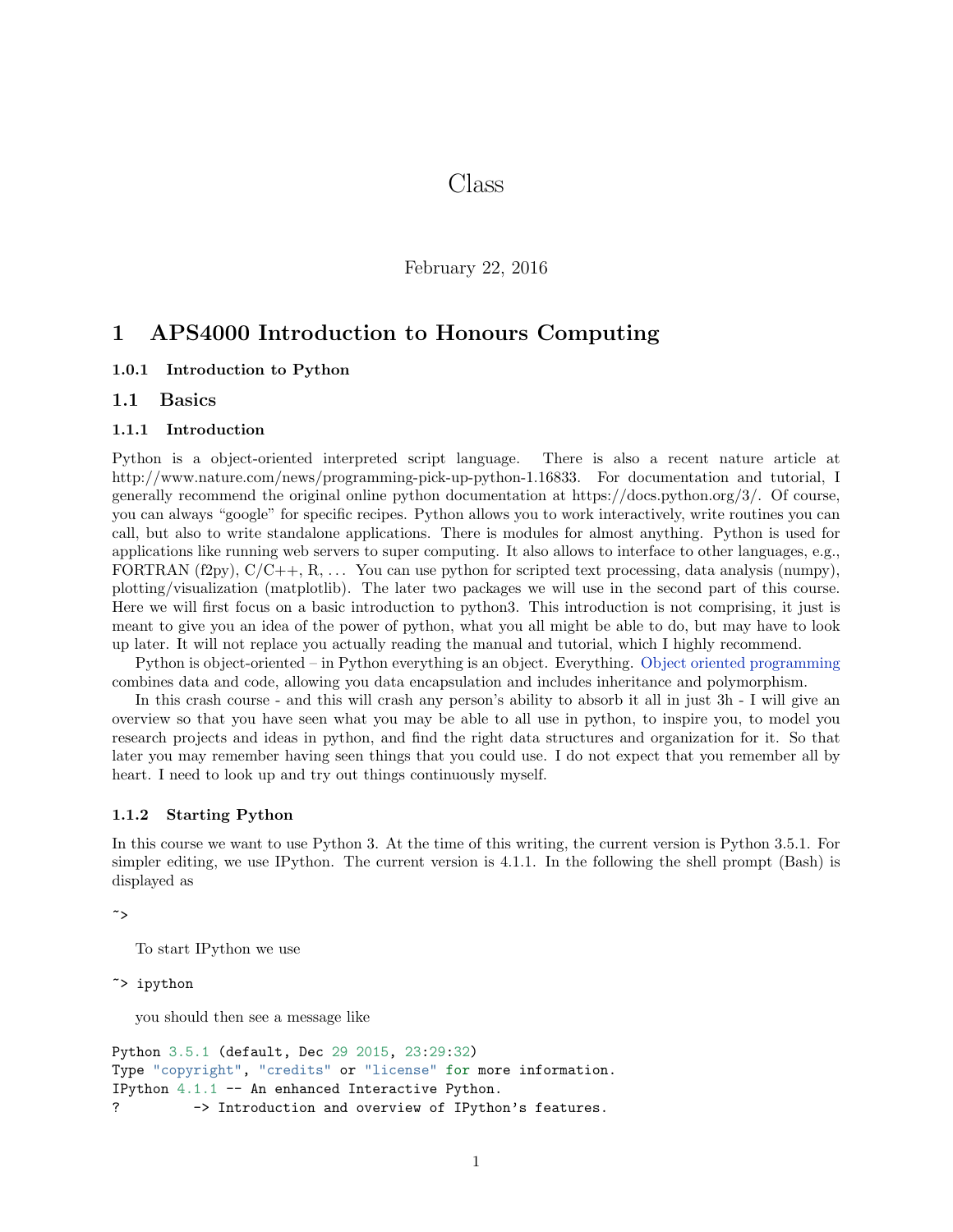```
%quickref -> Quick reference.
help -> Python's own help system.
object? -> Details about 'object', use 'object??' for extra details.
```
In [1]:

On some systems you may have to type

~> ipython3

Now you are ready to use python. There is also more fancy shells, e.g., the IPython notebook, which you would start using

~> ipython notebook

This should pop up a new tab in your web browser button on the top right.1 The you press the New Notebook

Very useful later in this course - and indispensable for you later when developing python codes - will be to automatically reload modules when you modify them.

You can do the manually, every time you start IPython, by first loading the autoreload extension, then activating it to reload all loaded modules automatically when changed.

In [2]: %load\_ext autoreload In [3]: %autoreload 2

Instructions on how to set this up by default so it is done automatically every time you start IPython can be found at, e.g., https://www.reddit.com/r/Python/comments/rsfsi/tutorial\_spend\_30\_seconds\_setting\_up/.

Executing commands On the IPython / Python shell you type <enter> to execute commands. In the IPython notebook you have to type  $\langle \text{shift}\rangle+\langle \text{enter}\rangle$  to execute a cell; just  $\langle \text{enter}\rangle$  start a new line, allowing you to execute a block of command at once. For the purpuse of repruducibility in other Python shells, I do not use that here usually.

1: For me this required installation of pyzmq and jinja2.

In [1]: %load\_ext autoreload

The autoreload extension is already loaded. To reload it, use: %reload ext autoreload

In [2]: %autoreload 2

1.1.3 Basic Data Types

Scalar data types

Integer Just the number. Can be arbitrary large. Must not contain ".". Example

In [3]: 2

 $Out[3]: 2$ 

In [4]: 2000000000000000000000000000000000000000000000000000000000000000

Out[4]: 2000000000000000000000000000000000000000000000000000000000000000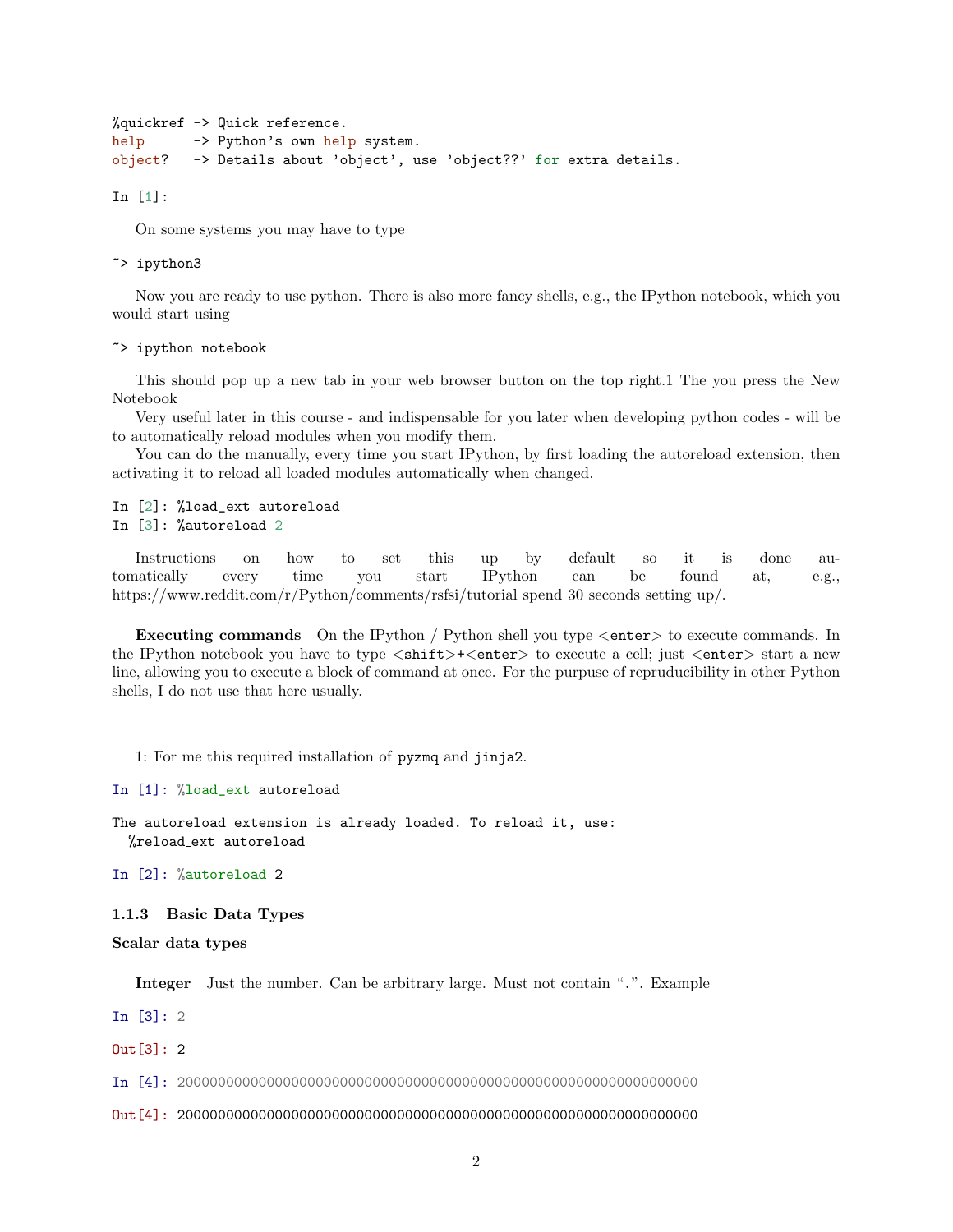Integer constants can also be specified in other bases, e.g.,

In [5]: 0x32 Out[5]: 50 In [6]: 0o32 Out[6]: 26 In [7]: 0b101 Out[7]: 5

Floating Point Floating point number with finite precision. Use "." to separate fraction part. Use Just the number. Use "e" to separate exponent. Example:

In [8]: 2.

Out[8]: 2.0

In [9]: -2.e23

Out[9]: -2e+23

In [10]: 2.0001e23

Out[10]: 2.0001e+23

In [11]: 2.0000000000000000000000000000000001e23

Out[11]: 2.0000000000000002e+23

Precision is system-dependent, typical is [IEEE-754](http://en.wikipedia.org/wiki/IEEE_floating_point) 8-byte binary floating point (15 digits precision, exponent ±300. Classes for (internal) decimal representation exists as well.

Complex Numbers Use "j" for imaginary part.

In [12]: 3 -4j Out[12]: (3-4j)

In [13]: ##### Operators

The usual,  $+$ ,  $-$ ,  $*$ ,  $/$ ,  $\%$  (modulo),  $**$  (power). Special: // (integer division). Combining integer with float will result in float. Examples:

In [14]: 7 // 3 Out[14]: 2 In [15]: 7 / 3 Out[15]: 2.3333333333333335 In [16]: 7. // 3 Out[16]: 2.0 In [17]: 10\*\*400 + 1.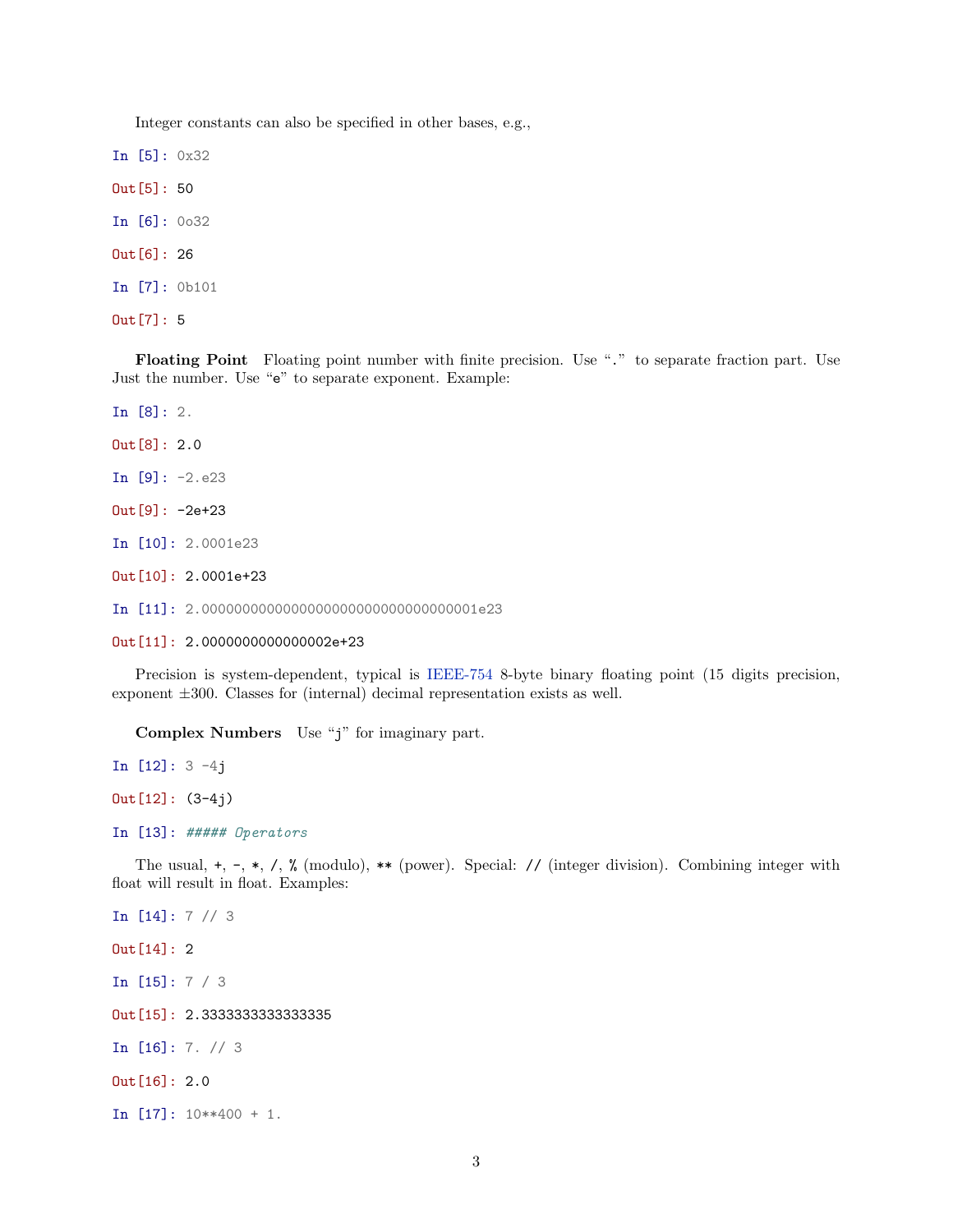```
---------------------------------------------------------------------------
   OverflowError Traceback (most recent call last)
   <ipython-input-17-c0af5dd83786> in <module>()
---> 1 10**400 + 1.
```
OverflowError: int too large to convert to float

There is also bit-wise binary operations on integers using  $\&$  (and),  $|$  (or),  $\hat{ }$  (xor),  $\check{ }$  (not), << (left shift),  $\gg$  (right shift):

In [18]: 7 & 3 Out[18]: 3 In [19]: 7 | 8 Out[19]: 15 In [20]: 7 ^ 3 Out[20]: 4 In [21]: ~3 Out[21]: -4 In [22]: 3 << 2 Out[22]: 12

Truth and Logical Operations Define logical values True and False. Logical operations include or, not, and and:

In [23]: True or False Out[23]: True In [24]: True and False Out[24]: False In [25]: not True Out[25]: False

**Comparison Operators** These include  $\langle \cdot, \cdot \rangle$ ,  $\langle \cdot \cdot \cdot \rangle$ ,  $\langle \cdot \cdot \cdot \rangle$  are (equality, in contrast to assignment), != (not equal), is (object identity), and is not (negated object identity).

In  $[26]$ :  $(1 > 3)$  or  $(3 == 4)$ Out[26]: False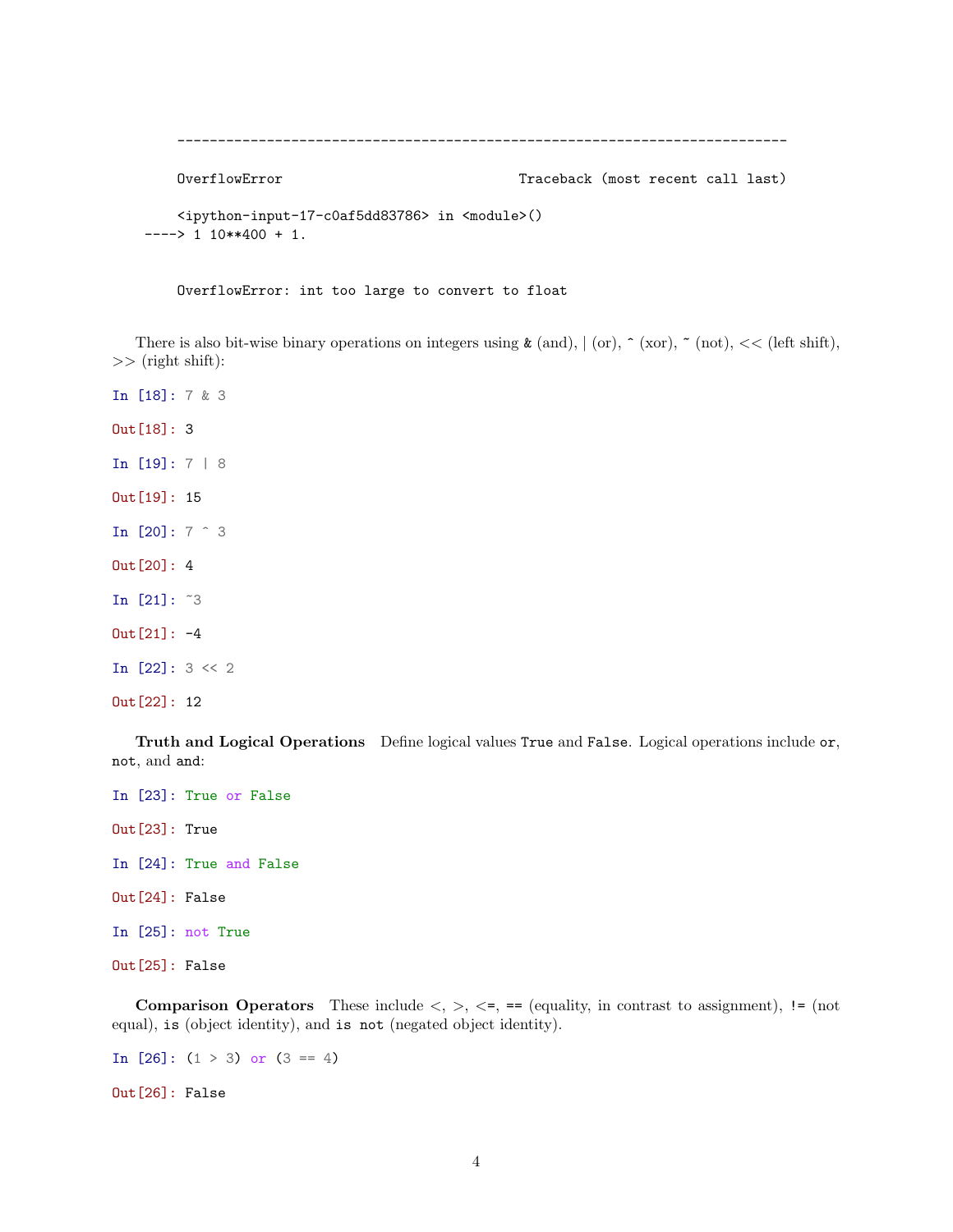Nothing ... and there is the None object - we will use later.

In [27]: None

... and the Ellipsis object

In [28]: Ellipsis

Out[28]: Ellipsis

Strings Sequence of characters enclosed by matching single or double quotation marks. Multi-line strings can be defined using triple quotation marks.

```
In [29]: 'abc 123'
Out[29]: 'abc 123'
In [30]: """abc
         123"""
Out[30]: 'abc\n123'
```
On a regular (I)Python(3) prompt you would have seen a line starting with  $\dots$ : for continuation:

```
In [30]: """abc
....: 123"""
```
Here, the special characters like new line  $(\nabla)$  start with a  $\nabla$ . You can add them manually:

```
In [31]: 'abc\n123'
```

```
Out[31]: 'abc\n123'
```
To input special characters in to a string  $w/o$  interpretation, use a raw string with has an r in front of the string:

```
In [32]: r'abc\n123'
```
Out [32]: 'abc $\ln 123'$ 

Here the backslash itself is represented by a double backslash. To see the difference, we can use the print function

```
In [33]: print('abc\n123')
```
abc 123

```
In [34]: print(r'abc\n/123')
```
abc $\ln 123$ 

You can also add strings or replicate strings

```
In [35]: 'abc' + '123'
```

```
Out[35]: 'abc123'
```
In  $[36]$ : '12' \* 12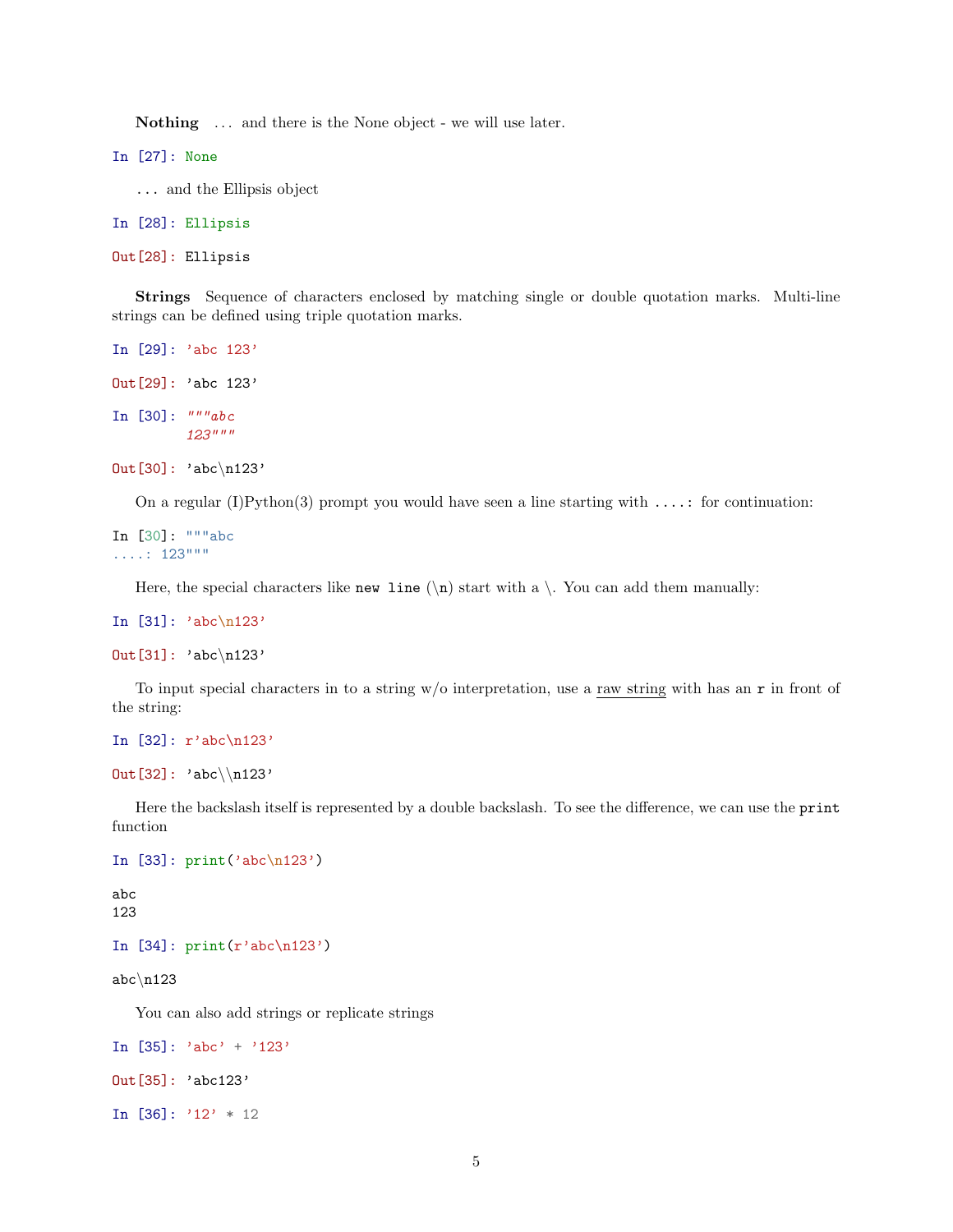### Out[36]: '121212121212121212121212'

There is a whole variety of other string methods to be discussed later or in the man- ual. Note that in Python 3 there is also a string-like data types bytes, bytearray, and memoryview but these are for more advanced use cases - and to keep competent python programmers employed.

```
In [37]: bytearray(12)
```

```
Out[37]: bytearray(b'\x00\x00\x00\x00\x00\x00\x00\x00\x00\x00\x00\x00')
```

```
In [38]: b'1234'
```
Out[38]: b'1234'

Indexing and Slicing Slicing and indexing generally can be applied to all ordered data that can be indexed. It is done with the " $[$ ]" operator, where " $\cdot$ " stands for an argument.

For strings, you can get individual characters (index is base-0)

```
In [39]: 'abc123'[2]
```
Out[39]: 'c'

or sub-strings (called "slicing" - last index excluded!). The basic syntax is "start:stop[:step]". Default step size is 1 and omitted start/stop values run to the end of the structure (string). Negative values count from the back, with -1 referring to the last element.

```
In [40]: 'abc123'[2:4]
Out[40]: 'c1'In [41]: 'abc123'[2::2]
Out[41]: 'c2'In [42]: 'abc123'[::-2]
Out[42]: '31b'
In [43]: 'abc123'[:-1]
Out[43]: 'abc12'
In [44]: 'abc123'[-2:0:-1]Out[44]: '21cb'
```
This is the default behaviour of slicing, but in principle, each object can define how it wants to react to this, so can objects (classes) you define by defining the necessary attributes. More later.

**Organizing Data - Variables** You can also assign values to variables.

```
In [45]: a = 12In [46]: print(a)
```
12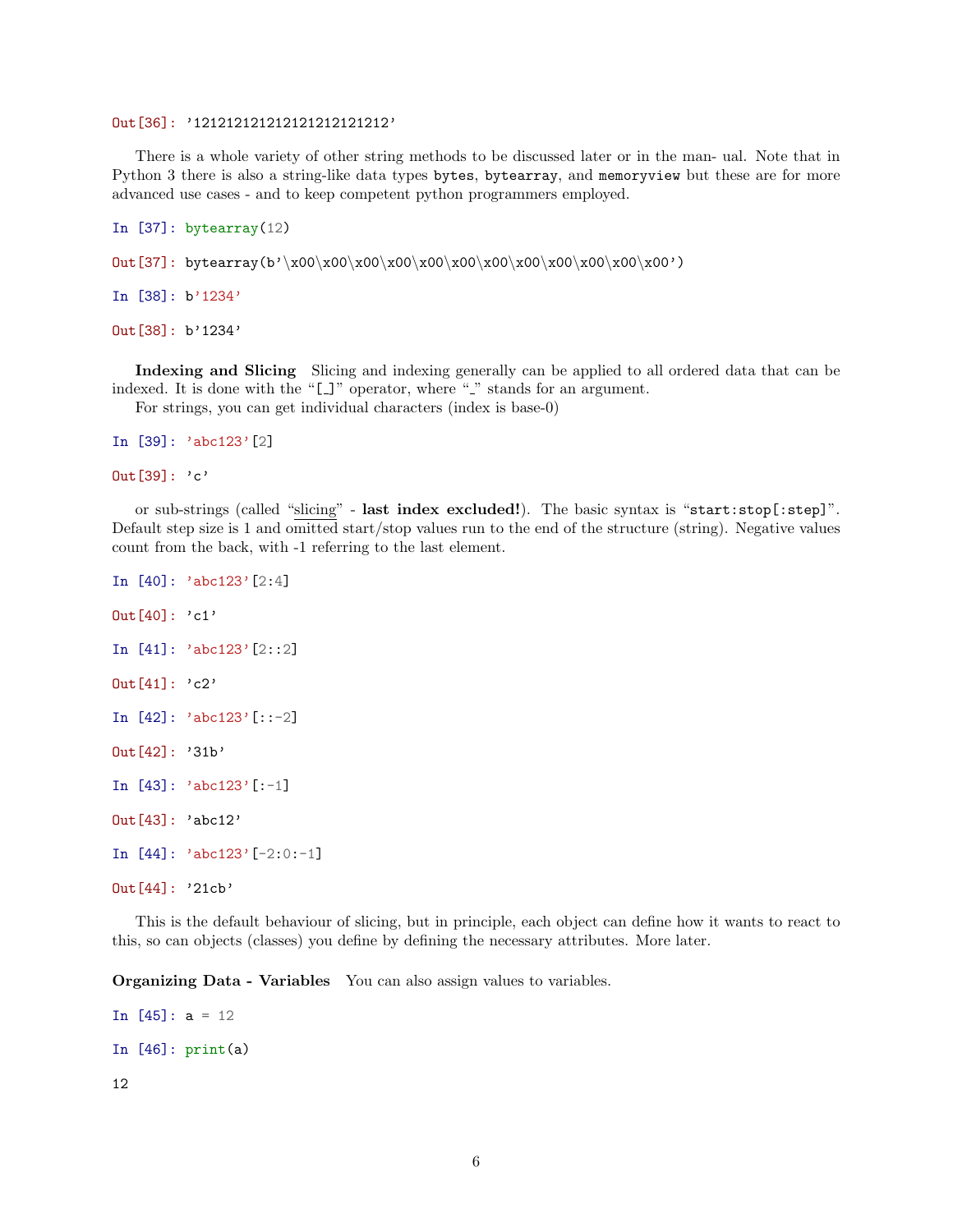Variable can have letters, undershorts and numbers but must not start with a number. Variable names starting with one or two underscores usually have special meaning. Vari- able names are case sensitive.

Note: A variable is a name (pointer to) that object. Assignment to an existing variable does change where it points to not the object that it points to.

In [47]: a = 12

In  $[48]$ :  $b = a$ 

In  $[49]$ : a = 13

In [50]: b

Out[50]: 12

Variables do not need to be defined and given a type in advance; the type comes with the object it points to.

```
In [51]: a = 12
In [52]: a = 'abc'In [53]: a
Out[53]: 'abc'
```
In-place assignment operators are short hand for written-out expression 2 This way you can apparently add even to non-mutable objects like strings. Operators comprise the usual suspects,  $+=, -=, *=, /=, *=, *=,$  $&=, |=, \sim =, \ldots$ 

```
In [54]: i = 3
In [55]: i += 4.
In [56]: i
Out[56]: 7.0
In [57]: s = 'abc'In [58]: s == 'd'In [59]: s
Out[59]: 'abcd'
```
In the string case, "s" is instead now pointing to a new string object. Later we will see for numpy that mutable objects can modify this behavior.

### Organizing Data - Containers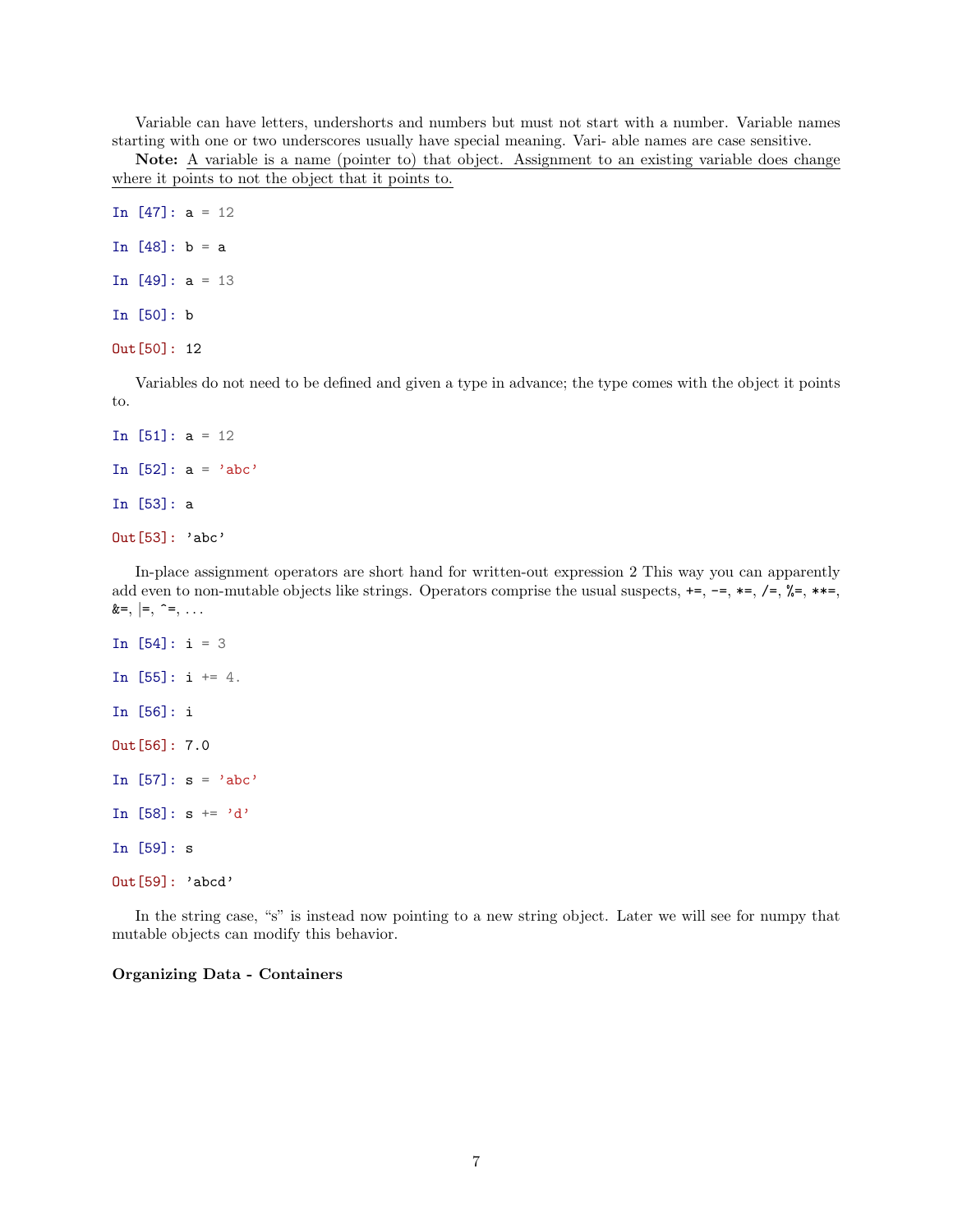In [60]: [1, 2, 3] Out[60]: [1, 2, 3] In  $[61]$ :  $[1, 2, 3] + [4, 5, 6]$ Out[61]: [1, 2, 3, 4, 5, 6] In [62]: [1,2,3] \* 4 Out[62]: [1, 2, 3, 1, 2, 3, 1, 2, 3, 1, 2, 3] In [63]: a = [1, 2, 3] In  $[64]$ : a +=  $[4]$ In [65]: a Out[65]: [1, 2, 3, 4] In  $[66]$ : a +=  $[4, 5]$ In [67]: a Out[67]: [1, 2, 3, 4, 4, 5] List elements as assigmnet targets In  $[68]$ :  $a = [1, 2, 3]$ In  $[69]$ :  $a[1] = 4$ In [70]: a Out[70]: [1, 4, 3] In [71]:  $a[1] = 'c'$ In [72]: a  $Out[72]: [1, 'c', 3]$ In  $[73]$ :  $a[0] = a$ In [74]: a  $Out[74]: [[...], 'c', 3]$ In [75]: a[0][0][0][1][0] Out[75]: 'c'

Lists List of elements in square brackets

That is, list entries can be any kind of object, even itself, and lists are mutable. In contrast, strings are not mutable.

In  $[76]$ :  $s = '123'$ In [77]:  $s[2] = 'a'$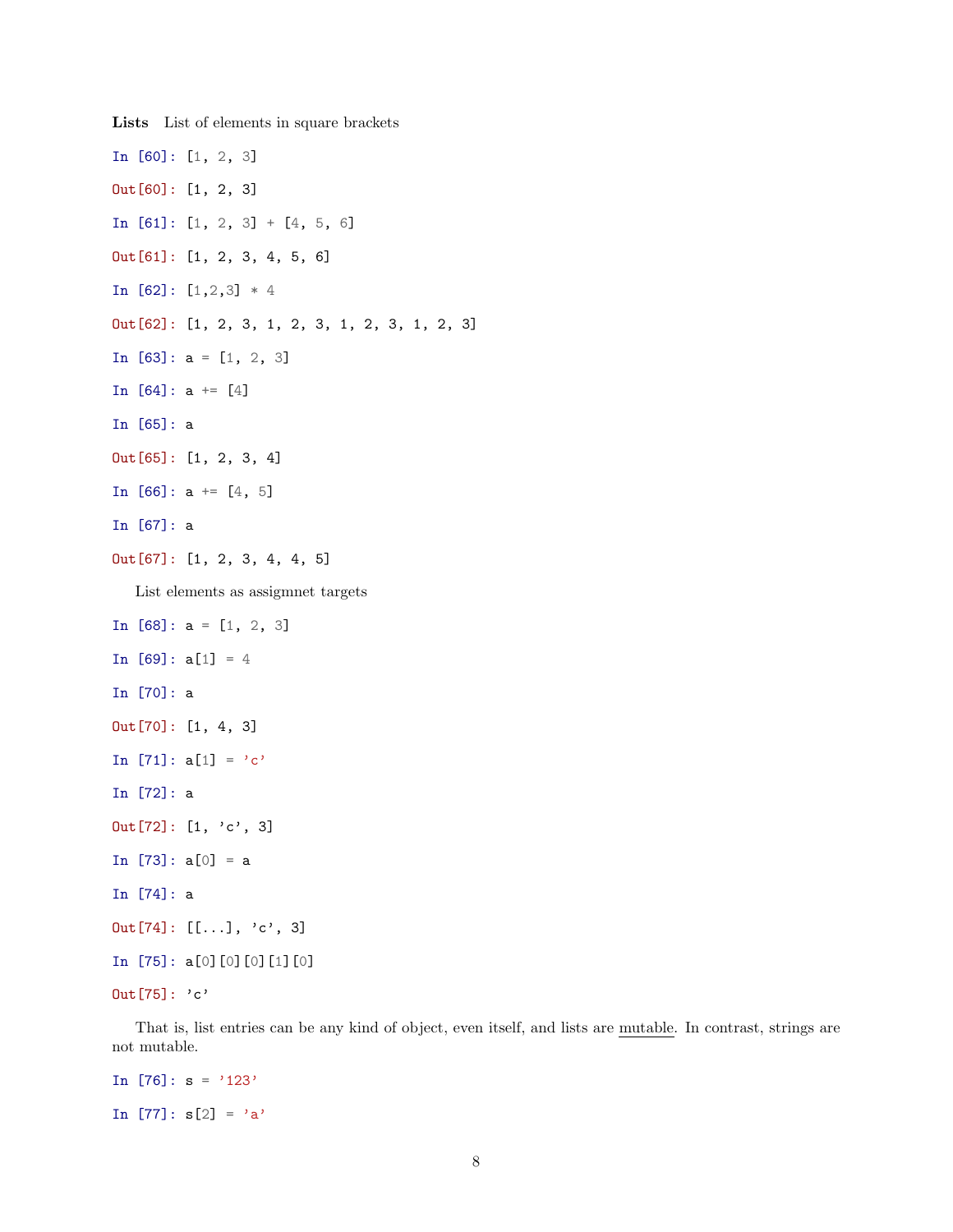```
---------------------------------------------------------------------------
```
TypeError Traceback (most recent call last)

```
<ipython-input-77-c13dc0c6ee4c> in <module>()
---> 1 s[2] = 'a'
```
TypeError: 'str' object does not support item assignment

You can even replace ranges by ranges

In  $[78]$ :  $a = [1, 2, 3]$ In  $[79]$ :  $a[0:2] = [4, 5, 6]$ In [80]: a Out[80]: [4, 5, 6, 3] But note that assignment to elements is different In  $[81]$ :  $a = [1, 2, 3]$ In  $[82]$ :  $a[1] = [1, 2, 3]$ In [83]: a Out[83]: [1, [1, 2, 3], 3] and that ranges cannot be replaced by scalars

In  $[84]$ :  $a[1:2] = 1$ 

```
---------------------------------------------------------------------------
```

```
TypeError Traceback (most recent call last)
  <ipython-input-84-6e71711e9dd0> in <module>()
---> 1 a[1:2] = 1
```
TypeError: can only assign an iterable

```
In [85]: a[1:2] = [1]
```
In [86]: a

Out[86]: [1, 1, 3]

There is also specific list functions and methods, e.g., append, len, index, count, min, max, copy, insert, clear, remove, pop, reverse, sort, ... and the sorted function

In  $[87]$ :  $a = [1, 3, 2]$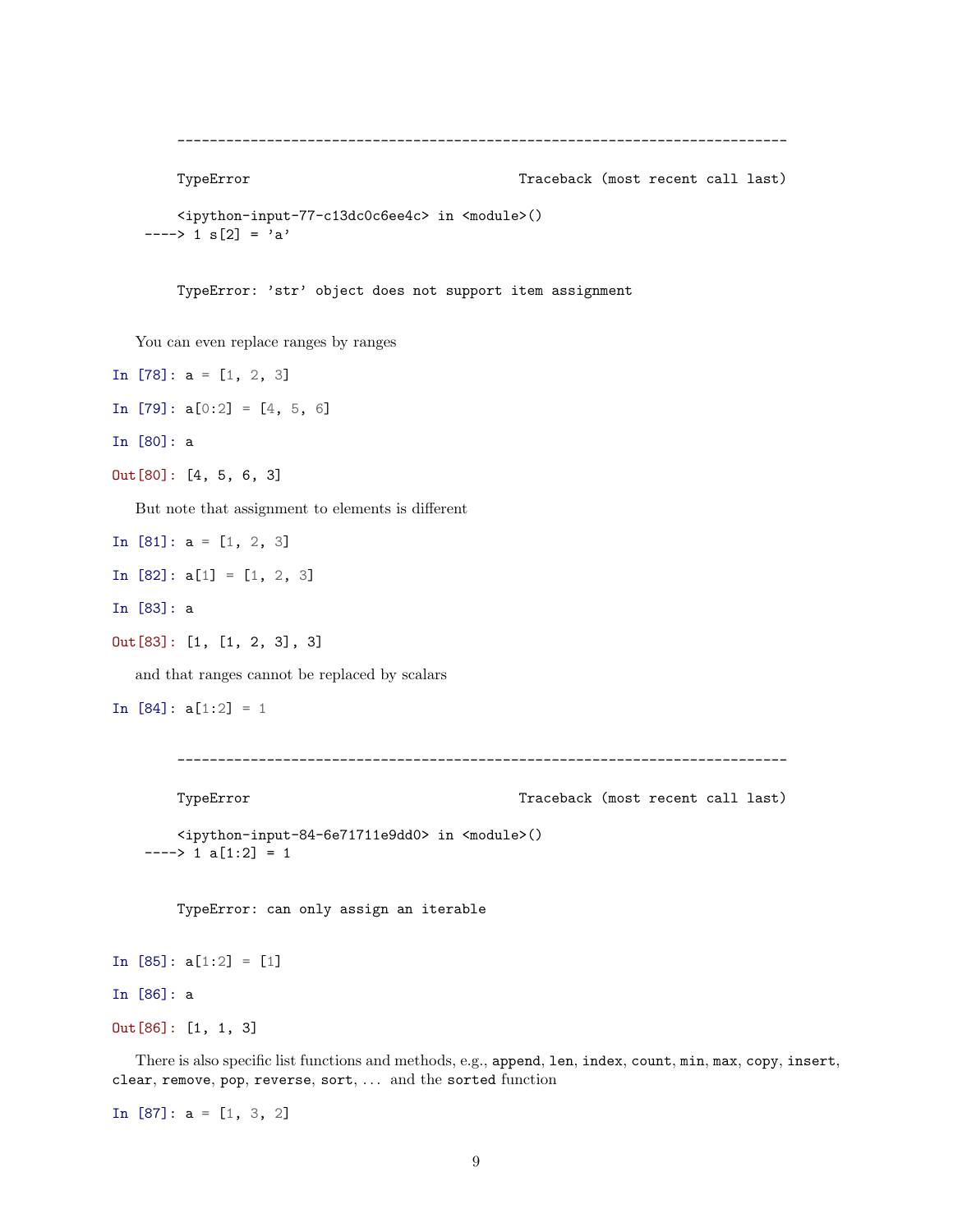```
In [88]: a.sort()
```
In the example above, the " $()$ " stand for a function call, here  $w/o$  any parameter.

```
In [89]: print(a)
[1, 2, 3]
In [90]: sorted([3, 5, 2, 4])
Out[90]: [2, 3, 4, 5]
  Empty lists:
In [91]: []
Out[91]: []
In [92]: list()
Out[92]: []
  You can test whether an element is in the list
In [93]: 2 in [1, 2, 3]
Out[93]: True
In [94]: 2 not in [1, 2, 3]
Out[94]: False
  Deleting elements
In [95]: a = [1, 2, 3]In [96]: del a[1]
In [97]: a
Out[97]: [1, 3]
```
Tuples Like lists, but not mutable. Generated by the comma operator, enclosed by bracket if ambiguous otherwise.

```
In [98]: a = (1, 'a', [1])In [99]: a[2]
Out[99]: [1]
  Empty and 1-element tuples:
In [100]: a = ()In [101]: a
Out[101]: ()
In [102]: a = (1, 0)In [103]: a
Out[103]: (1,)
  Except operations that change the tuple, most list operations work for tuples as well.
In [104]: (1,)*4Out[104]: (1, 1, 1, 1)
In [105]: 1 in (1, 2, 3)
```
Out[105]: True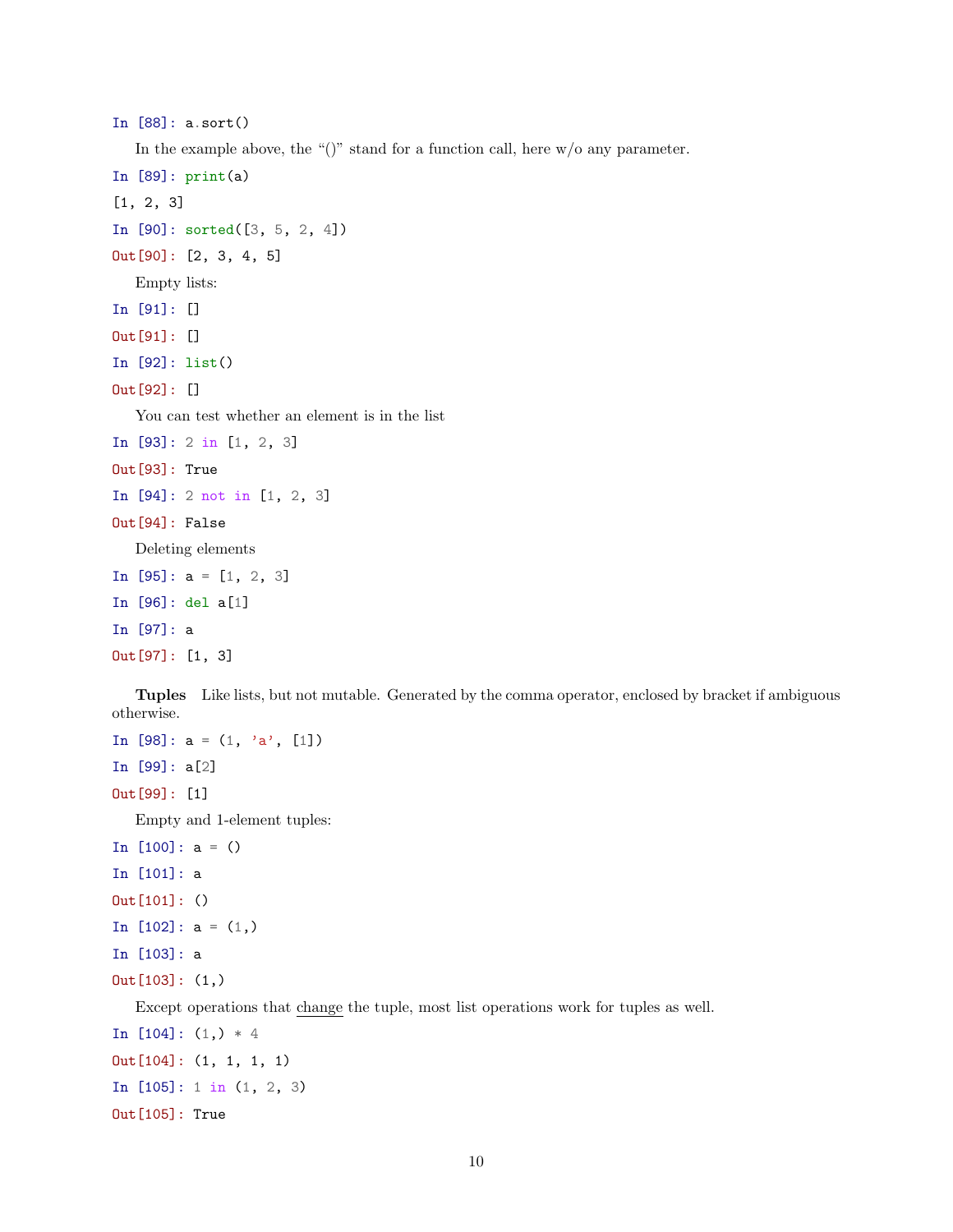Dictionaries Dictionaries are very efficient to organize data that cannot be indexes easily. It consists of a pair of key and index; the key has to be a "hashable" (i.e., usually non-mutable) object like a number, string, or Tuple. Truth values, None, and Ellipsis are fine as well.) Dictionaries are nor ordered or sorted. Create with square brackets or 'dict' function.

```
In [106]: a = \{a': 3, True: 4, 5: 7, (1,2): 4\}
```
In [107]: a

```
Out [107]: \{(1, 2): 4, True: 4, 5: 7, 'a': 3\}
```

```
In [108]: b = dict(a=7, c=11)
```
In [109]: b

```
Out [109]: \{a': 7, 'c': 11\}
```
Note that in the last example the keywords are converted to strings. You can test whether a key is present

In  $[110]$ : 'c' in b

```
Out[110]: True
```
You can combine dictionaries using update

In [111]: a.update(b)

In [112]: a

Out [112]:  $\{(1, 2): 4, True: 4, 5: 7, 'a': 7, 'c': 11\}$ 

and access elements using the indexing syntax or the get method

In [113]: a[True]

```
Out[113]: 4
```

```
In [114]: a.get(True)
```
Out[114]: 4

Get a default value if key is not defined

In [115]: a.get(False, 0)

```
Out[115]: 0
```
remove elements (element returned)

In [116]: a.pop(True)

Out[116]: 4

In [117]: a

Out [117]:  $\{(1, 2): 4, 5: 7, 'a': 7, 'c': 11\}$ 

set default values for undefined entries

In [118]: a.setdefault(False, 0)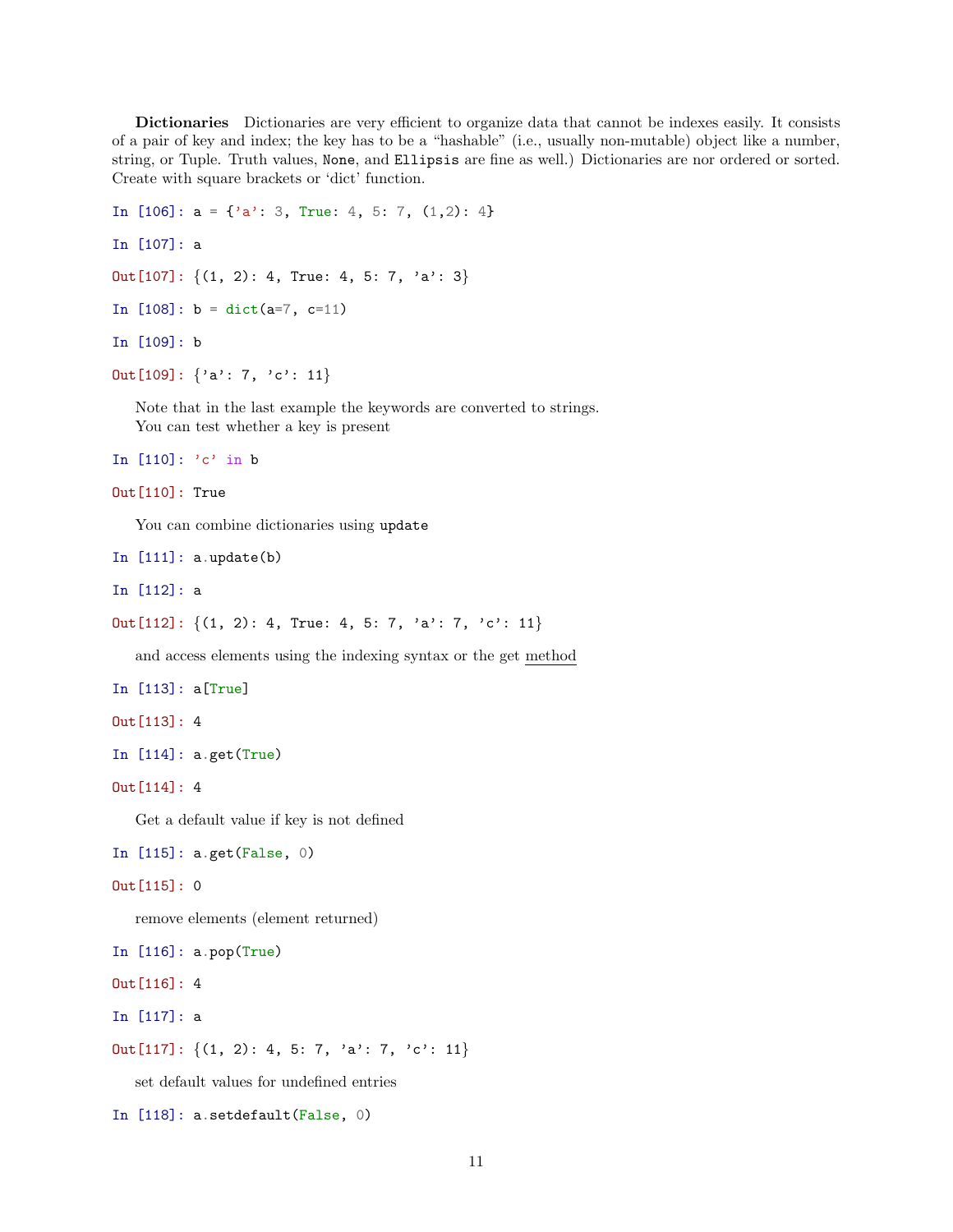```
Out[118]: 0
```
In [119]: a

Out[119]:  $\{(1, 2): 4,$  False: 0, 5: 7, 'a': 7, 'c': 11}

New values can be easily added, by assignment; if the key does not yet exists it is added, if it dies exist, it is overwritten.

```
In [120]: a = \{\}In [121]: a['a'] = 1In [122]: a['b'] = 2In [123]: a
Out [123]: \{a': 1, 'b': 2\}In [124]: a['a'] = 3In [125]: a
Out [125]: \{a': 3, 'b': 2\}Determine number of elements
In [126]: len(a)
Out[126]: 2
  Deleting elements
In [127]: a = \text{dict}(a=2, b=3)In [128]: a
Out [128]: \{a': 2, 'b': 3\}In [129]: del a['b']
In [130]: a
Out[130]: {'a': 2}
```
There are variation classes like OrderedDict, etc., as well. Have a look at the [Python Standard Library](https://docs.python.org/3/library/)

Sets Sort of like dictionaries, but only keys, no values. Provides many useful set operations.

```
In [131]: {1, 2, 3}
Out[131]: \{1, 2, 3\}In [132]: {1, 2, 3} | {3, 4, 5}
Out[132]: \{1, 2, 3, 4, 5\}In [133]: \{1, 'a', (1, 2)\}Out [133]: \{(1, 2), 1, 'a'\}Define empty set
```

```
In [134]: set()
```

```
Out[134]: set()
```
Set operations include  $\leq$  (subset),  $\leq$  (proper subset),  $\geq$  (superset),  $\geq$  (proper superset),  $\mid$  (union), & (intersection), − (difference),^(symmetric difference), . . . There is also a hashable (non-mutable) set variation, frozenset.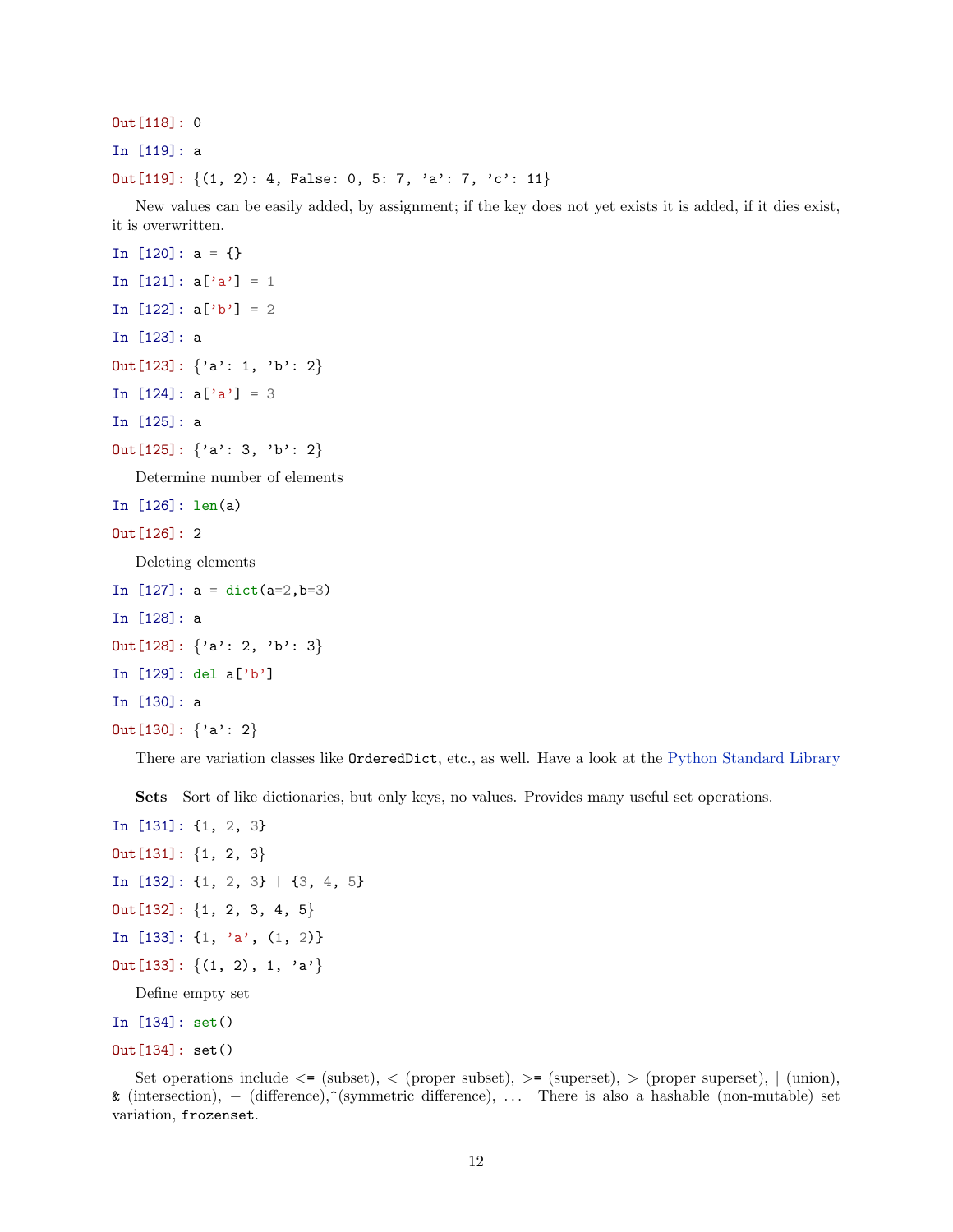Converting Between Types Dictionary to list

```
In [135]: b = dict(a = 7, c = 11)
```
- In [136]: list(b)
- Out[136]: ['c', 'a']
- In [137]: list(b.items())
- Out[137]: [('c', 11), ('a', 7)]
- In [138]: list(b.values())
- Out[138]: [11, 7]
- In [139]: list(b.keys())

```
Out[139]: ['c', 'a']
```
Conversion between list, set, tuple are trivial

In [140]: list(tuple(set([1, 2, 3, 2, 1])))

Out[140]: [1, 2, 3]

Object Identity You can see whether objects are identical using the is operator. Or == on the object ID, which you can get with the id function.

In  $[141]: x = [1, 2, 3]$ In  $[142]$ :  $y = x$ In [143]: x is y Out[143]: True In  $[144]$ :  $id(x) == id(y)$ Out[144]: True In [145]: id(x) Out[145]: 139947785969608 In  $[146]$ :  $y = x + [4]$ In [147]: x is y Out[147]: False In [148]: y Out[148]: [1, 2, 3, 4] In  $[149]$ :  $y = x$ In  $[150]$ :  $y == [4]$ In [151]: x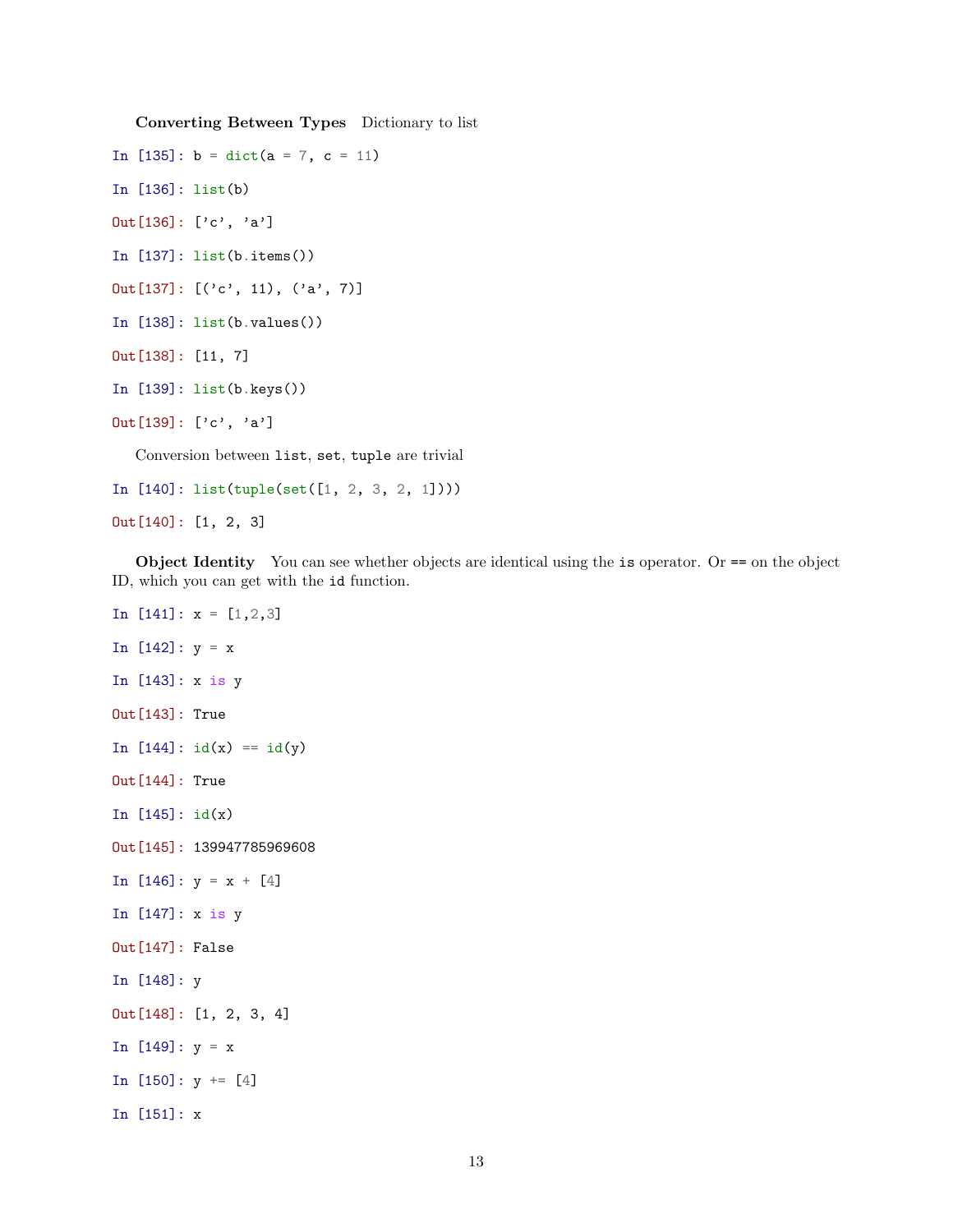Out[151]: [1, 2, 3, 4] In [152]: x is y Out[152]: True In  $[153]$ :  $x = (1, 2, 3)$ In  $[154]$ :  $id(x)$ Out[154]: 139949050345008 In  $[155]$ : x +=  $(4, )$ In [156]: id(x) Out[156]: 139947786378200 In [157]: x Out[157]: (1, 2, 3, 4) In  $[158]$ : i = 1. In [159]: id(i) Out[159]: 139948845395064 In  $[160]$ : i += 1 In [161]: id(i) Out[161]: 139948845395112

So, we see that the inplace operator behave differently for mutable objects than for im- mutable objects. This is special behaviour of the mutable objects! Recall that strings and numbers are also immutable objects.

### 1.1.4 Modules and Code Organization

Besides interactive use, code can be organized in modules - python source files with exten- sion ".py". Many of the functions of the standard library also "live" in modules. Modules are imported using the "import" statement. As an example, let's look at mathematical functions:

Mathematical Functions These sit in the module math. Functions generally are called with round brackets. To use them, we first need to import this module

```
In [162]: import math
```
- In [163]: math.sin(12)
- Out[163]: -0.5365729180004349
- In [164]: math.factorial(12)
- Out[164]: 479001600

Modules are objects. In the above example, the "." is used to access the model's cos function. We can also import names for direct use

In [165]: from math import cos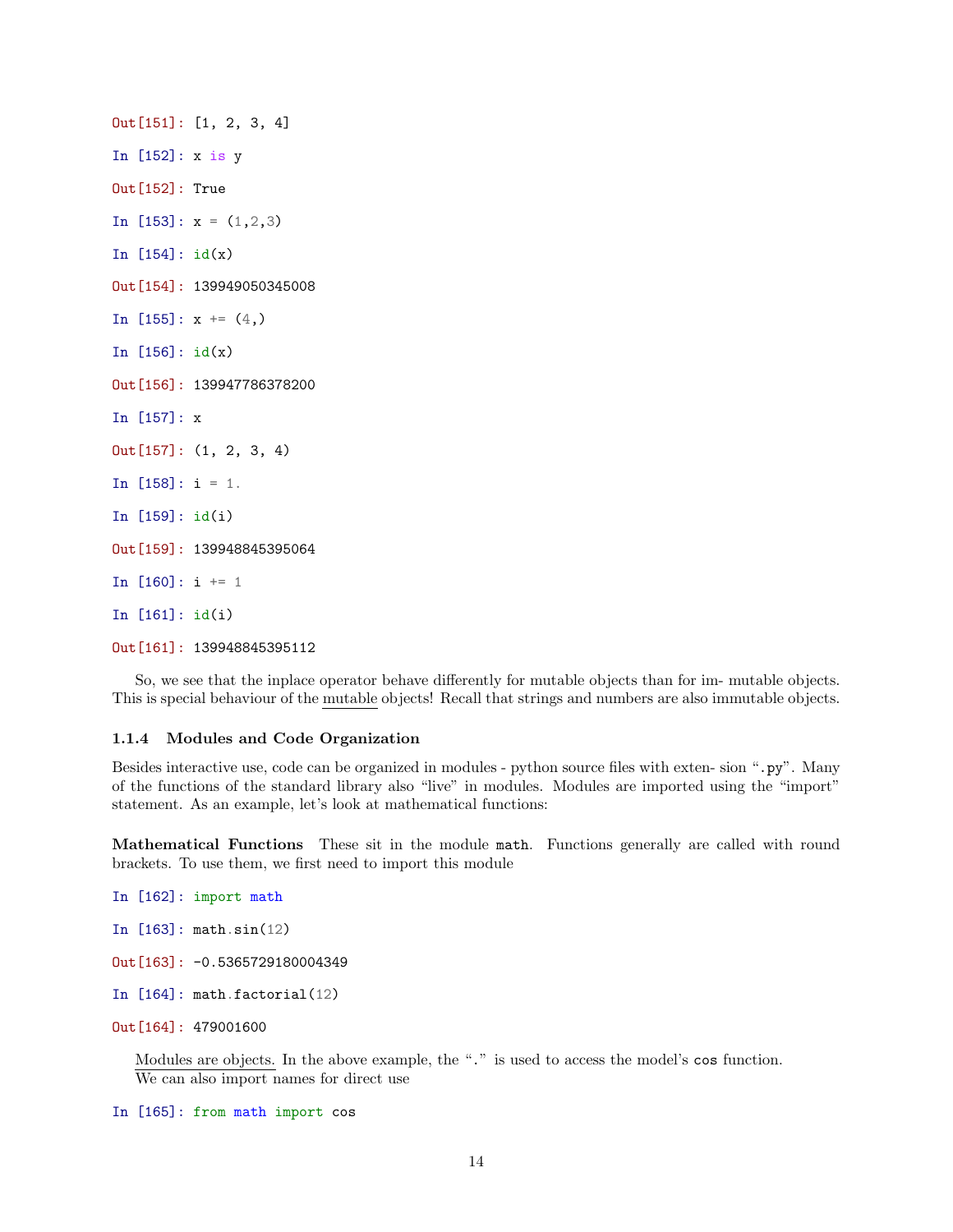```
In [166]: cos(12)
Out[166]: 0.8438539587324921
   or even be lazy
In [167]: from math import atan2 as a
           a(2,3)Out[167]: 0.5880026035475675
   What is all in the math module?
In [168]: ? math
Type: module
String form: <module 'math' from '/home/alex/Python/lib/python3.5/lib-dynload/math.cpython-35m-x86_64-l
File: ~/Python/lib/python3.5/lib-dynload/math.cpython-35m-x86_64-linux-gnu.so
Docstring:
This module is always available. It provides access to the
mathematical functions defined by the C standard.
In [169]: dir(math)
Out[169]: ['\_doc__','-file ',
           '<sub>--</sub>loader<sub>--</sub>',
           '_name_',
            '<sub>--</sub>package<sub>--</sub>',
            '_spec_',
            'acos',
           'acosh',
            'asin',
            'asinh',
           'atan',
           'atan2',
            'atanh',
            'ceil',
            'copysign',
            'cos',
            'cosh',
            'degrees',
            'e',
            'erf',
            'erfc',
            'exp',
            'expm1',
            'fabs',
            'factorial',
            'floor',
            'fmod',
            'frexp',
            'fsum',
            'gamma',
            'gcd',
            'hypot',
```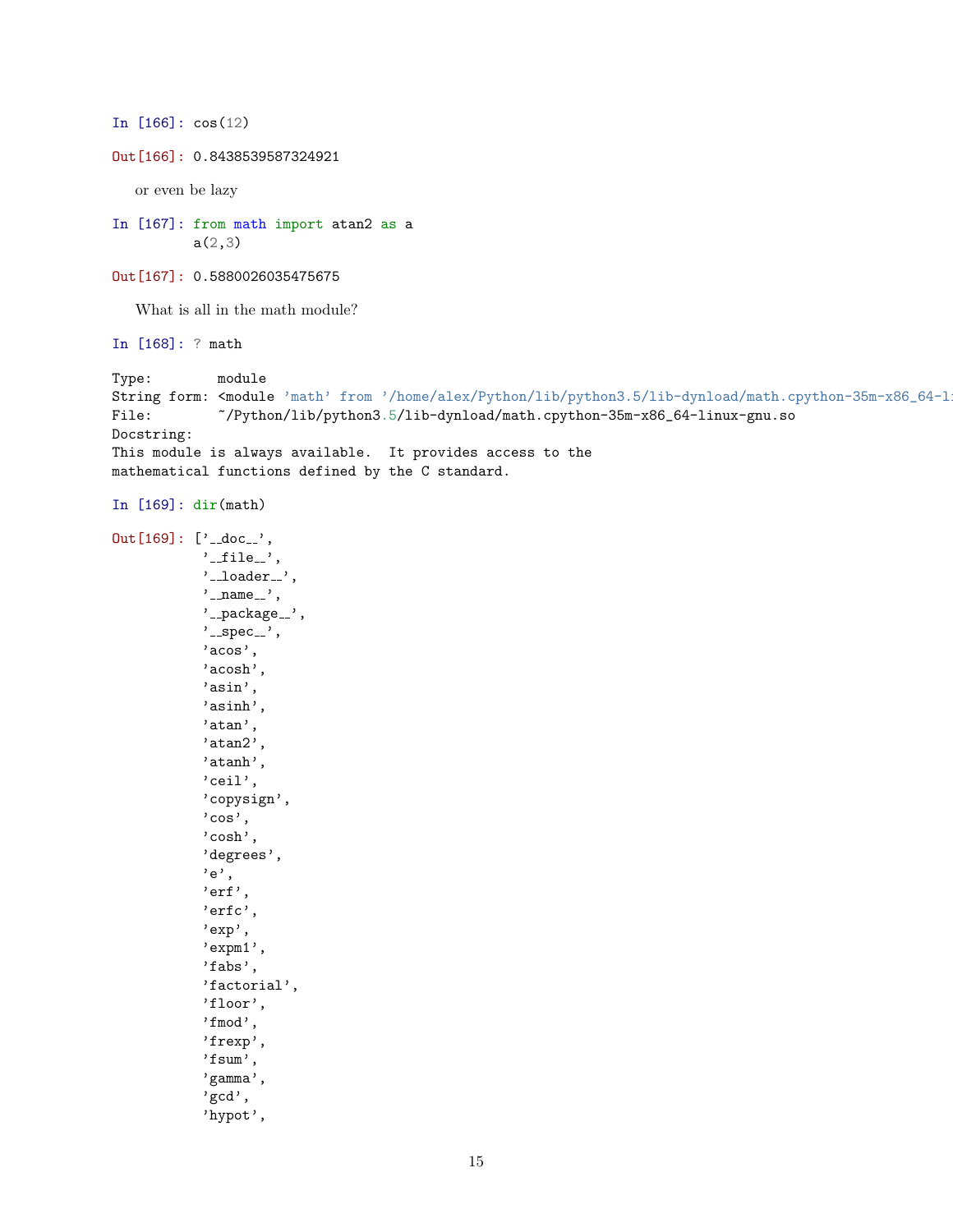```
'inf',
           'isclose',
           'isfinite',
           'isinf',
           'isnan',
           'ldexp',
           'lgamma',
           'log',
           'log10',
           'log1p',
           'log2',
           'modf',
           'nan',
           'pi',
           'pow',
           'radians',
           'sin',
           'sinh',
           'sqrt',
           'tan',
           'tanh',
           'trunc']
In [170]: math.__dict__
Out [170]: \}' doc ': 'This module is always available. It provides access to the \nmathematical functions
           '_file_': '/home/alex/Python/lib/python3.5/lib-dynload/math.cpython-35m-x86_64-linux-gnu.so'
           '__loader__': <_frozen_importlib_external.ExtensionFileLoader at 0x7f4888151ba8>,
           '_name__': 'math',
           '<sub>--</sub>package<sub>--</sub>': '',
           '__spec__': ModuleSpec(name='math', loader=<_frozen_importlib_external.ExtensionFileLoader obj
           'acos': <function math.acos>,
           'acosh': <function math.acosh>,
           'asin': <function math.asin>,
           'asinh': <function math.asinh>,
           'atan': <function math.atan>,
           'atan2': <function math.atan2>,
           'atanh': <function math.atanh>,
           'ceil': <function math.ceil>,
           'copysign': <function math.copysign>,
           'cos': <function math.cos>,
           'cosh': <function math.cosh>,
           'degrees': <function math.degrees>,
           'e': 2.718281828459045,
           'erf': <function math.erf>,
           'erfc': <function math.erfc>,
           'exp': <function math.exp>,
           'expm1': <function math.expm1>,
           'fabs': <function math.fabs>,
           'factorial': <function math.factorial>,
           'floor': <function math.floor>,
           'fmod': <function math.fmod>,
           'frexp': <function math.frexp>,
           'fsum': <function math.fsum>,
           'gamma': <function math.gamma>,
```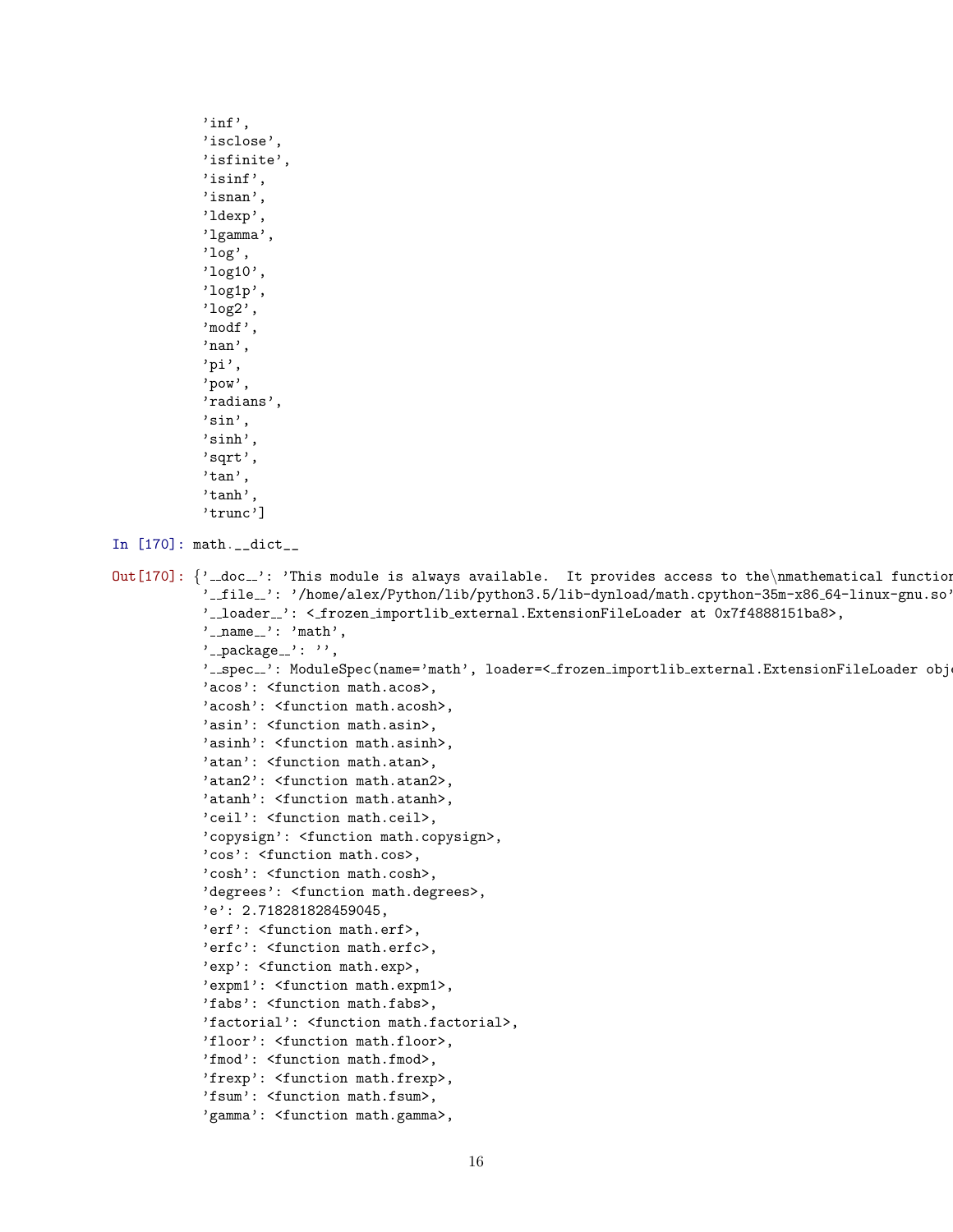```
'gcd': <function math.gcd>,
'hypot': <function math.hypot>,
'inf': inf,
'isclose': <function math.isclose>,
'isfinite': <function math.isfinite>,
'isinf': <function math.isinf>,
'isnan': <function math.isnan>,
'ldexp': <function math.ldexp>,
'lgamma': <function math.lgamma>,
'log': <function math.log>,
'log10': <function math.log10>,
'log1p': <function math.log1p>,
'log2': <function math.log2>,
'modf': <function math.modf>,
'nan': nan,
'pi': 3.141592653589793,
'pow': <function math.pow>,
'radians': <function math.radians>,
'sin': <function math.sin>,
'sinh': <function math.sinh>,
'sqrt': <function math.sqrt>,
'tan': <function math.tan>,
'tanh': <function math.tanh>,
'trunc': <function math.trunc>}
```
Making your Own Module Use your favourite editor to edit the file test.py.

As a measure of style, we start the module - any python object - with a "doc string": On first line with a brief description, then a blank line, then the extended description on many lines and paragraphs as needed. Our code might be

```
"''"Module for python tests.
This Model cotains a selection of my python and learing codes.
will change a lot over time.
\bar{n} \bar{n} \bar{n}import math
a = \text{math.cos}(12)and we can use this in IPython:
In [171]: import test1
In [172]: test1.a
Out[172]: 0.8438539587324921
In [173]: test1.__doc__
Out [173]: '\nModule for python tests.\nThis Model cotains a selection of my python and learing codes.\n
In [174]: ? test1
Type: module
String form: <module 'test1' from '/home/alex/Class/ASP4000-python-2016/test1.py'>
File: \sim /Class/ASP4000-python-2016/test1.py
```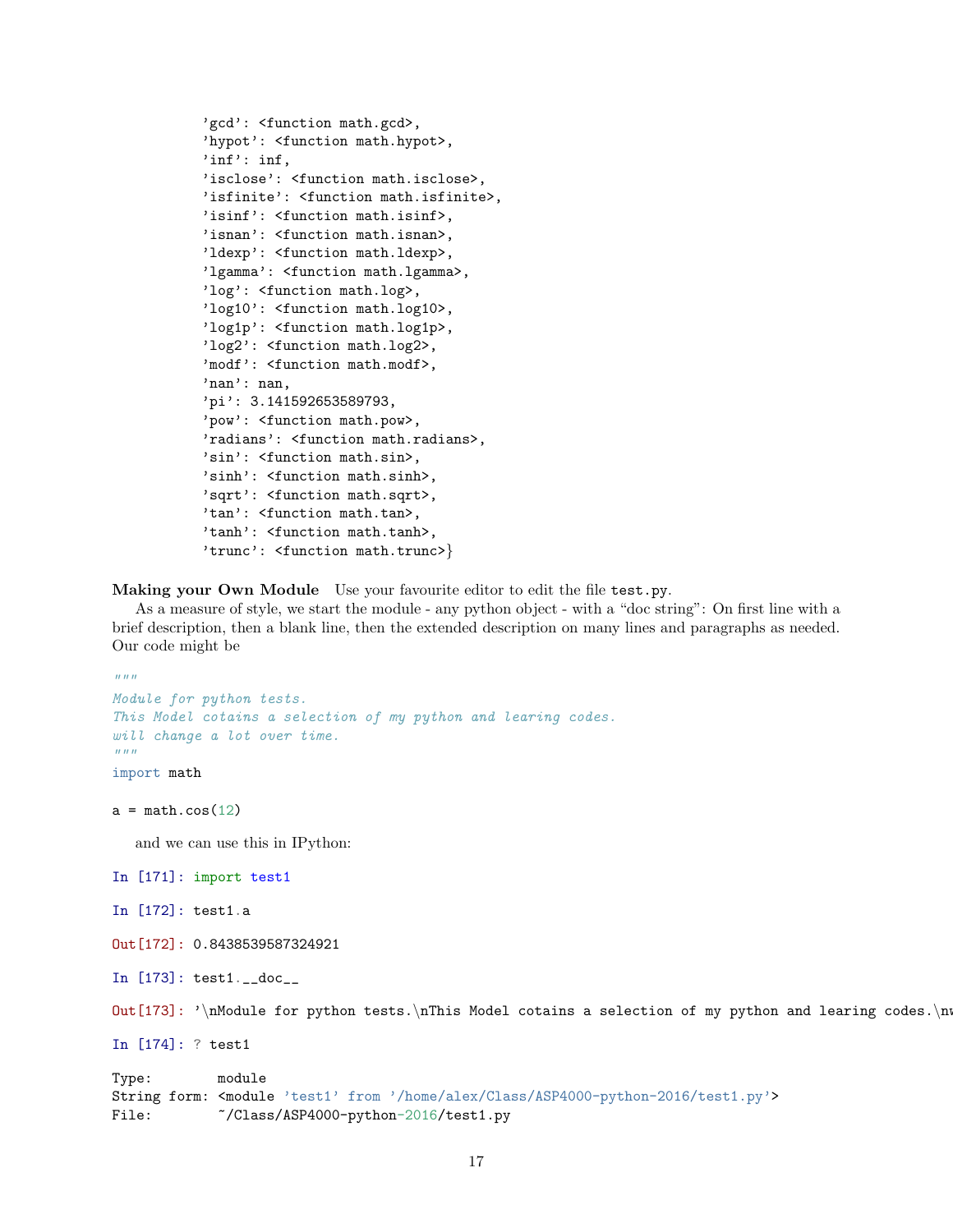```
Docstring:
Module for python tests.
This Model cotains a selection of my python and learing codes.
will change a lot over time.
```
You can also add comments. Everything after a  $\#$  symbol is treated as comment (unless in string). They can be at the end of a line, or taking up the entire line. Usually should go with the indentation of their scope

# I am a comment

Function is Form In python code blocks are started by a colon at the end of a statement, then indentation (four white spaces) is used. The code block ends when de-indented. Lines can be continuedwith a backslash at the end of the line, or when a bracket (round, square, curl) encloses an expression.

Here, let's define out first function, using the def statement that we save in test2.py

```
def f(x):y = x + 3return 2*y
In [175]: import test2
In [176]: test2.f(3)
Out[176]: 12
```
We can also return more than one value. If there is no return statement, the default return value is None. I will save this in test3.py

```
def f(x):"""My test function"""
   y = x + 3return 2 * y, 3 * yIn [177]: import test3
In [178]: test3.f(3)
Out[178]: (12, 18)
In [179]: a, b = test3.f(4)
In [180]: a
Out[180]: 14
In [181]: b
Out[181]: 21
  and we can also access the function doc string
In [182]: ? test3.f
Signature: test3.f(x)
Docstring: My test function
File: \sim /Class/ASP4000-python-2016/test3.py
Type: function
```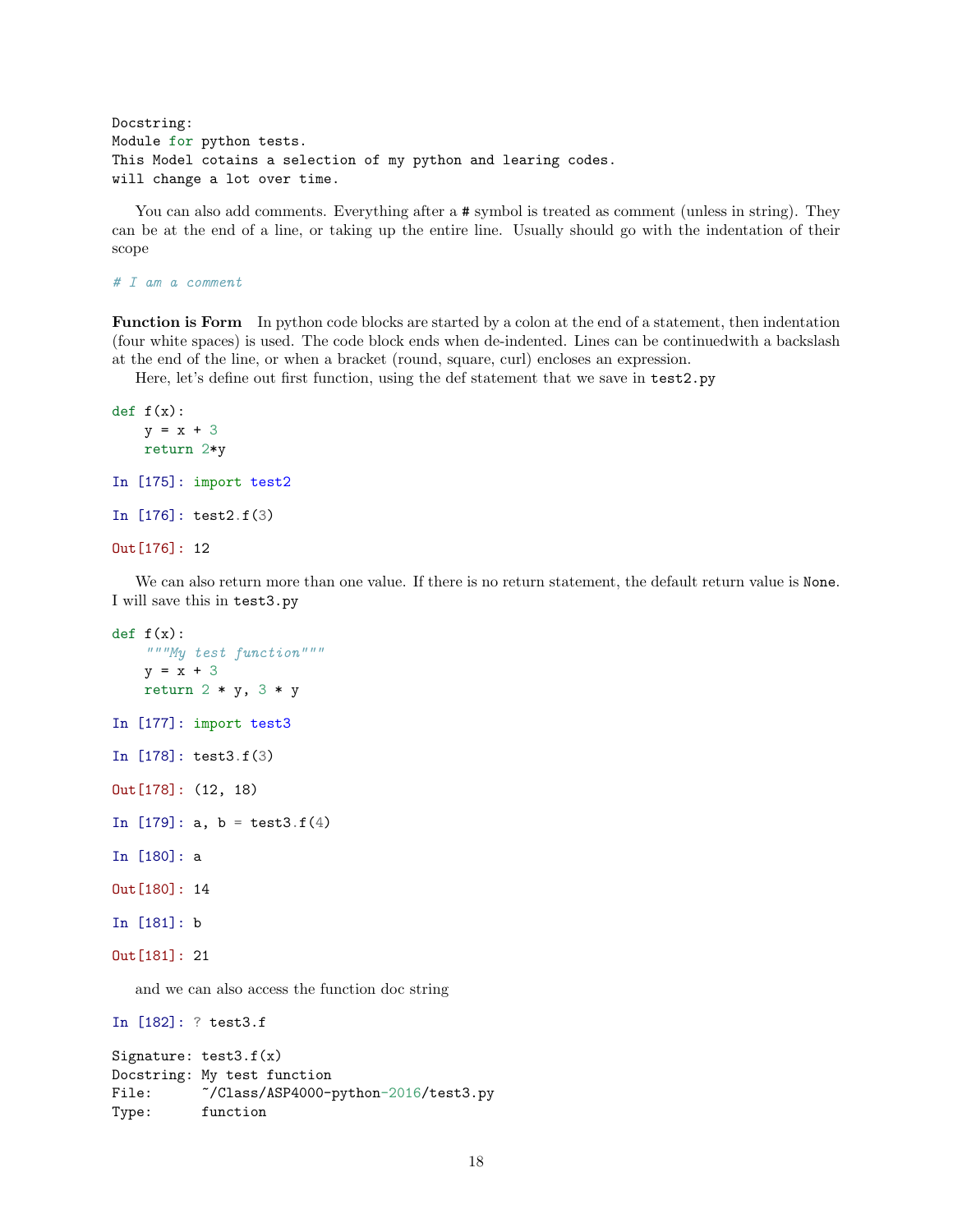```
In [183]: test3.f.__doc__
Out[183]: 'My test function'
```
Assignment to formal parameters will not overwrite actual parameter, just define inside the function to what object the name now points there. Variable defined inside the function are local and not visible outside.

```
def f(x):x = x + 3y = x + 4return y
In [184]: import test4
In [185]: x = 5In [186]: test4.f(x)
Out[186]: 12
In [187]: x
Out[187]: 5
In [188]: test4.f.y
       ---------------------------------------------------------------------------
       AttributeError Traceback (most recent call last)
       <ipython-input-188-40a3985919bb> in <module>()
   ---> 1 test4.f.y
```
AttributeError: 'function' object has no attribute 'y'

. . . but we can tell python to make a variable global (to the module) and variables not local (allow assignment to enclosing scope)

```
def f(x):global y
   z = 0def g(y):
       nonlocal z
       z = 4 * x + yreturn z + 1
   y = g(2 * x) + zreturn y + 1
In [189]: import test5
In [190]: test5.f(2)
Out[190]: 26
In [191]: test5.y
```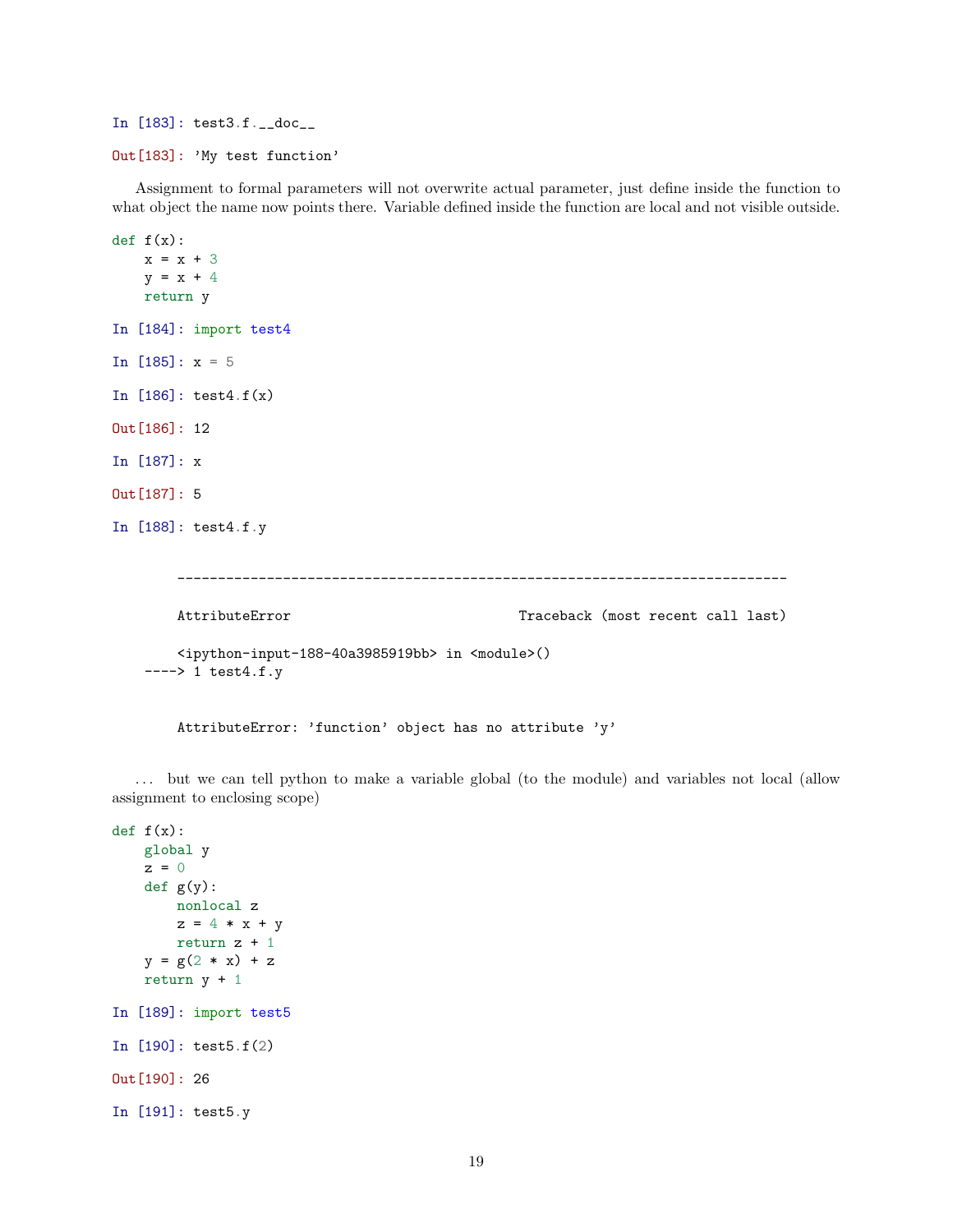Out[191]: 25

In places where python expects code but you don't want to do anything, you can use the pass statement. Can also be used for prototyping.

 $def f(x):$ pass

Functions do not have to return anything, they can just perform a task, .e.g,

 $def f(x):$ print('The value is:', x)

That is, they can act just like a subroutine in FORTRAN. As stated before, if there is not return value, the return None by default. If the return value is not used for anything, it is just ignored in codes (on the console it would be printed), even if the function does return a value.

### Functions are Objects Too

```
In [192]: f = \text{test5.f}In [193]: f(2)
Out[193]: 26
In [194]: import math
In [195]: c = \text{math.}In [196]: c(4 * math.pi)
Out[196]: 1.0
In [197]: x = [test5.f, test5.f(2)]In [198]: x
Out[198]: [<function test5.f>, 26]
In [199]: x[0](3)
Out[199]: 38
  . . . and we can pass them as arguments
def f(g, x):
    return 2 * g(x)In [200]: import test6
In [201]: test6.f(math.cos, 0)
Out[201]: 2.0
   . . . or return them . . .
def f(n):def g(x):
        return x**n
    return g
```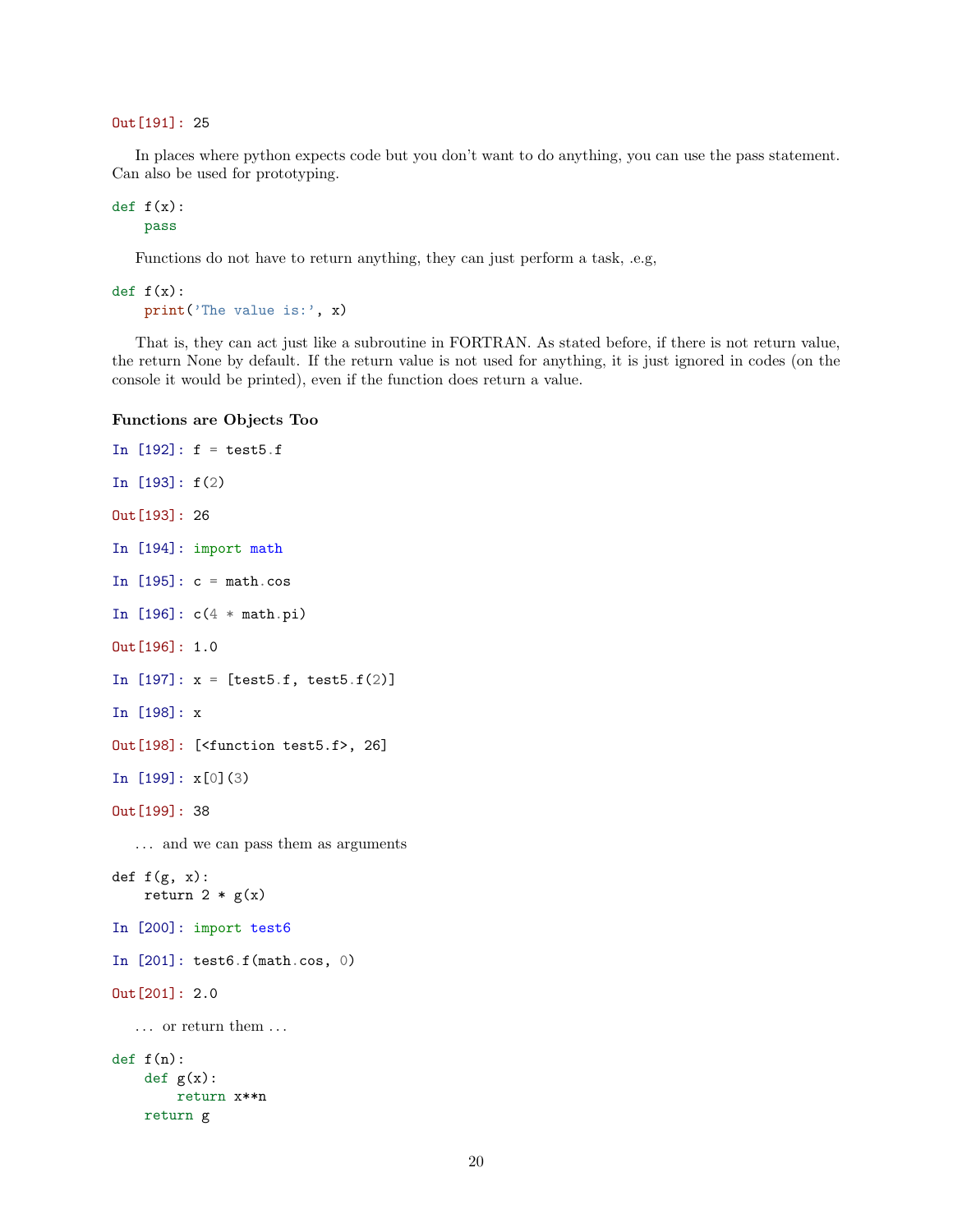```
In [202]: import test7
In [203]: h = test7.f(3)
In [204]: h
Out[204]: <function test7.f.<locals>.g>
In [205]: h(2)
Out[205]: 8
```
Note the (<locals>) above indicating a "closure" included - the function encapsulate the environment in which it was defined.

Instead of having to reload test by hand all the time, we can instruct IPython to do this automatically for us whenever the code has changed:

### In [206]: %aimport test

But for the purpose of this course I had to create new files for the purpose of documentation

IPython Notebook The IPython Notebook and (I)Python also allow you to define functions, etc., interactively, however, some things like modules do not work. For most cases I do not recooment this work mode. Here and exampe, nevertheless:

```
In [207]: def f(x):
              x = x**3return x
In [208]: f(5)
Out[208]: 125
```
Anonymous "Lambda" Functions You can also define anonymous functions

```
In [209]: lambda x,y: x*y
Out[209]: <function _main_.<lambda>>
In [210]: f =
In [211]: f(2,3)
Out[211]: 6
```
The second input also shows you how to capture previous output. You can also use the %hist magic IPython function to list previous input. Or you can use Out[#] where # is the number of the output you refer to.

These anonymous functions are particularly useful if a function needs to be passed as argument:

```
def f(g):
    def h(x):
        return g(g(x))return h
In [212]: import test8
In [213]: h = test8.f(lambda x: x*2)
In [214]: h(3)
Out[214]: 12
In [215]: h('abc')
Out[215]: 'abcabcabcabc'
```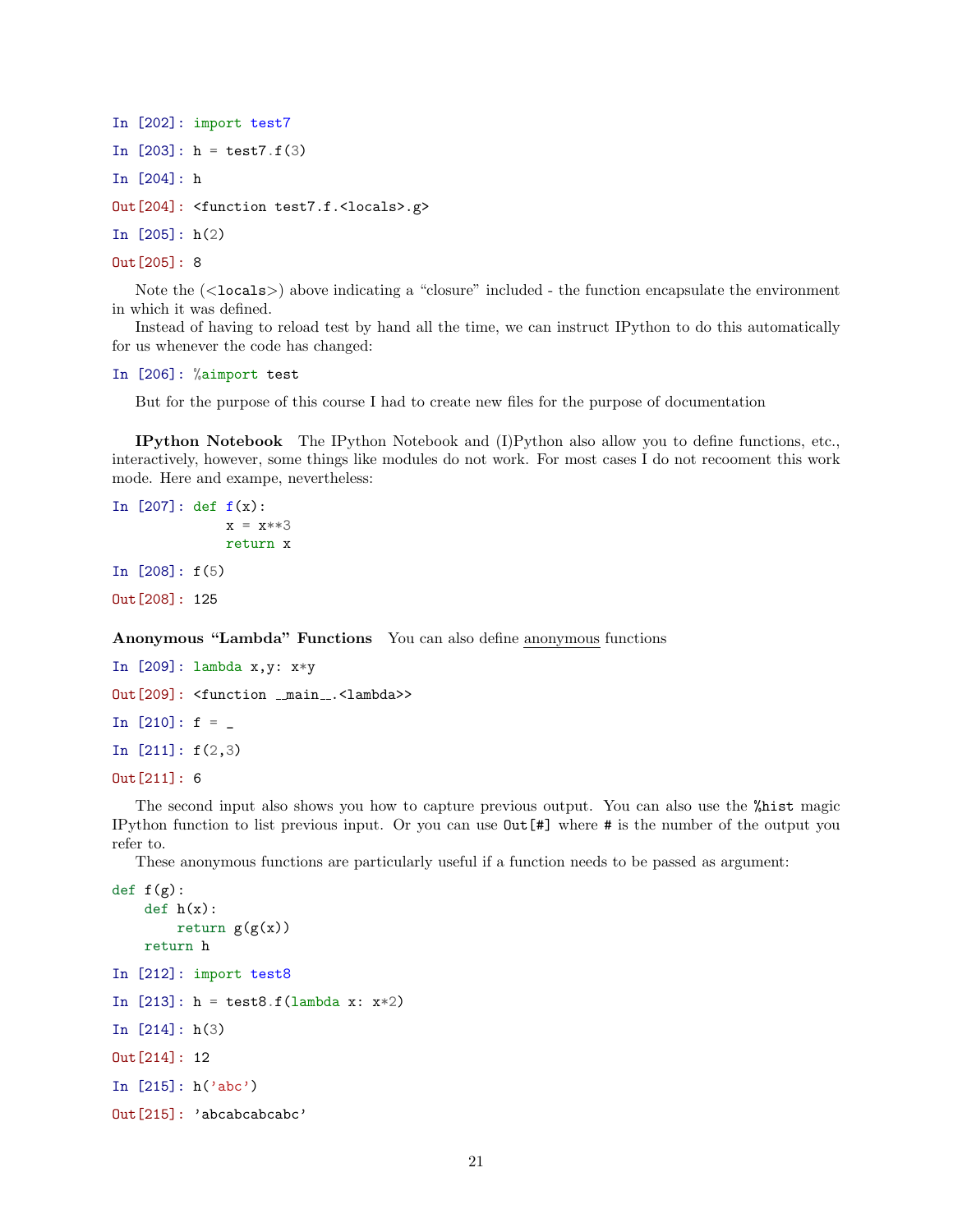Function Arguments ... can have default values, and can be passed by keyword, or just by position. In either case, all positional arguments need to precede keyword arguments. Keyword arguments can be in arbitrary order, but the must not be a conflict with positional arguments when calling the function.

```
def f(x, y = 2):
    return x**y
In [216]: import test9
In [217]: test9.f(2, 3)
Out[217]: 8
In [218]: test9.f(y=2, x=3)
Out[218]: 9
In [219]: test9.f(2, y=3)
Out[219]: 8
```
You can collect extra/remaining positional and keyword arguments in a tuple or dictio- nary using "\*args" and/or "\*\*kwargs" after the last positional or keyword argument, respectively. The same syntax can be used to pass such parameters from lists/tuples or dictionaries to functions. First Python will match all positional arguments, then match the keywords.

```
def f(x, *args, y = 2, **kwargs):
    return x, args, y, kwargs
In [220]: import test10
In [221]: test10.f(1)
Out[221]: (1, (), 2, {})In [222]: test10.f(1,2,3)
Out[222]: (1, (2, 3), 2, \{\})In [223]: test10.f(1, z = 4)
Out [223]: (1, (), 2, \{'z': 4\})In [224]: args = dict(a = 3, b = 4, y = 5)
In [225]: kwargs = dict(a = 3, b = 4, y = 5)
In [226]: test10.f(1, 2, *args, z = 3, **kwargs)
Out [226]: (1, (2, 'y', 'a', 'b'), 5, \{ 'a': 3, 'b': 4, 'z': 3 \})
```
Note: Keyword parameter defaults are evaluated at the time of function definition only.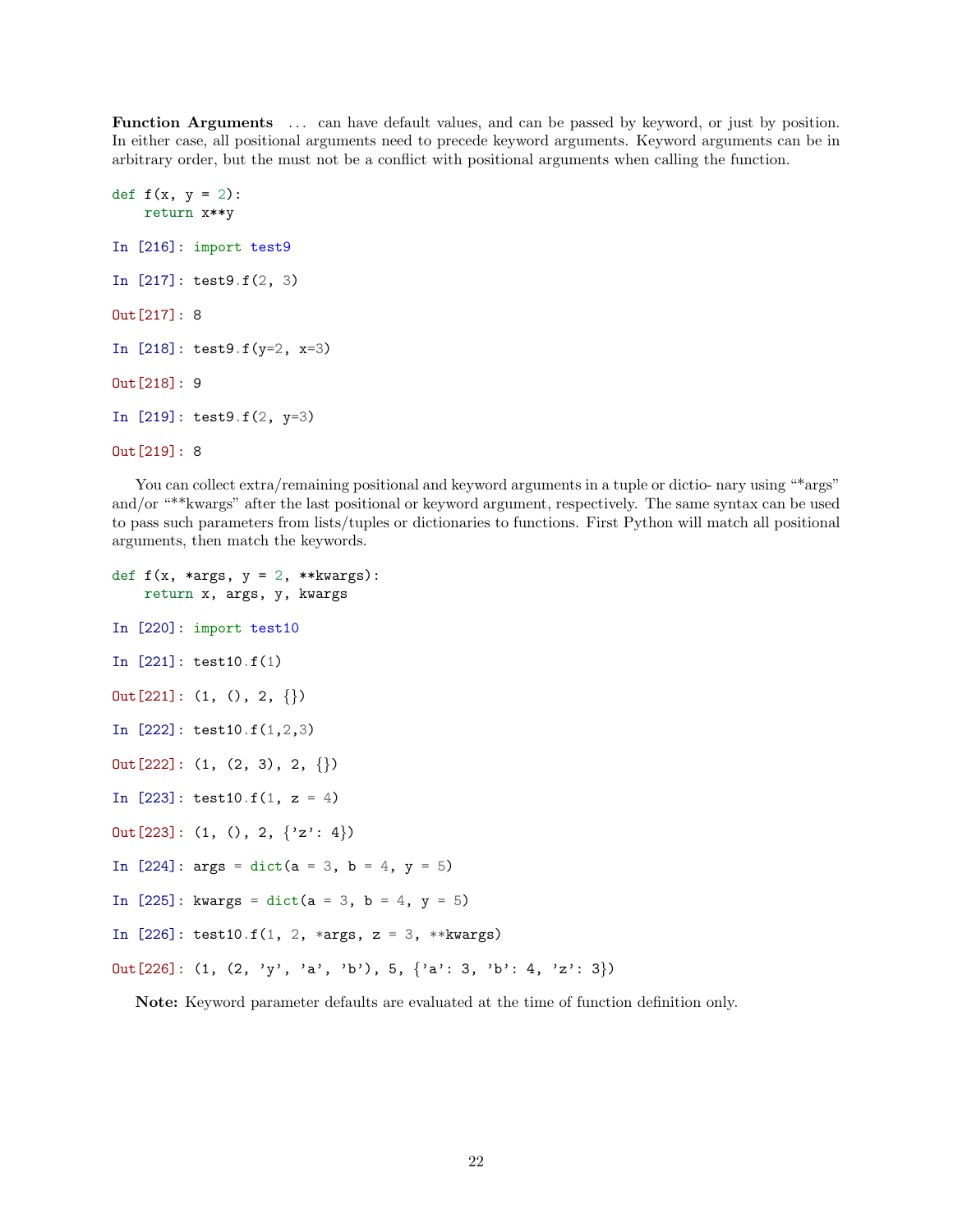### 1.1.5 Flow Control Structures

So far we can only do rather boring things. We want to control program flow.  $\# \# \# \#$  If Statement The full statement includes a required leading if, followed by arbitrary many elif and an optional final else statement catching the remaining cases.

```
def f(x):if x < 0:
        return -2 * x
   elif x == 0:
       return 0
   elif (x < 1) or (x > 5):
       x = x**0.5return x
   else:
        return 1
```
There is no "case" statement as in many other languages. But there is an "inline" version of the if statement:

```
In [227]: print('a') if 3 > 4 else print('b')
```

```
b
```
While Statement This will continue a loop as long as a given condition is fulfilled. An lse clause is executed if the condition test False, even if this is just the first time. break allows to terminate the loop, not executing the else clause, and a continue statement skips the rest and immediately continues with the next iteration test.

```
def f(x):y = 0while x > 5:
         x \leftarrow 1
         y \leftarrow xif x > 10:
              break
         if x == 7:
              continue
    else:
         return y
    return -1
```
For Statement This allows you to have a set number of iterations or iterate over a member of a container, etc. Similar use of else, continue, and break. Iterated item is assigned to a variable.

```
def f(x, n = 7):
   y = 0for i in range(1, n):
       y += x**i
   return y
```
and it can come from a list, dictionary, . . .

```
def f(x):
   y = 0for i in [2, 4, 7]:
       y += x**i
   return y
```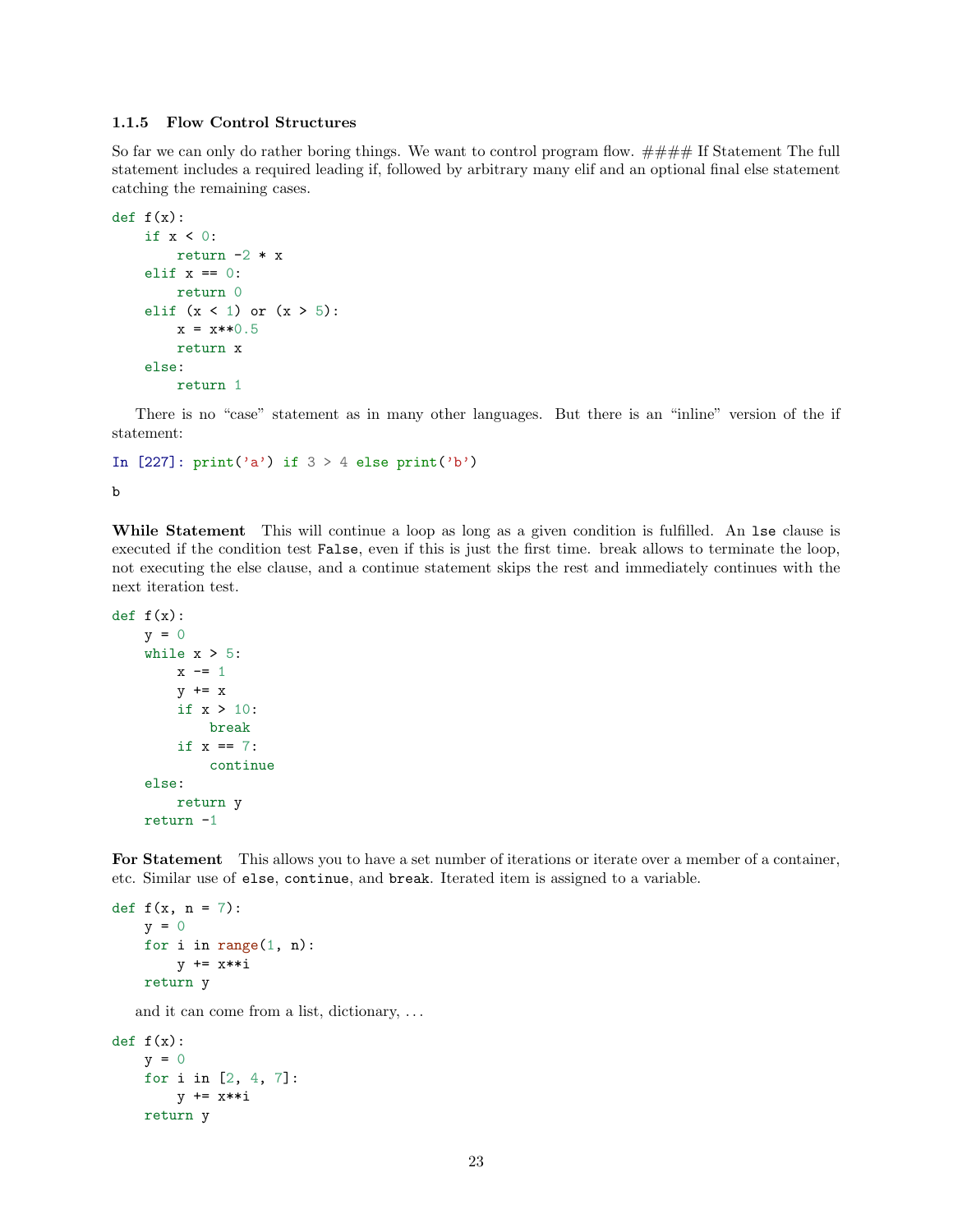or using enumerate to return 2-tuples of the item and its index

```
def f(x):d = \text{dict}()for i, z in enumerate(x):
        d[z] = ireturn d
In [228]: import test15
In [229]: test15.f('abc')
Out [229]: \{a: 0, b: 1, 'c: 2\}
```
Another key example is the zip function

```
def f(x):d = dict()for i, z in enumerate(x):
        d[z] = ireturn d
In [230]: import test16
In [231]: test16.f('abc', '1234')
Out [231]: \{a': '1', 'b': '2', 'c': '3'\}
```
A much larger selection can be found in the itertools module.

Mutants - Modifying Function Arguments At this point I would like to note that that while you can't change what the formal parameter (from the function call) points to, the object itself that it points to, if mutable, can be changed:

```
def f(x):x = x + [1]return x
In [232]: import test17
In [233]: x = [1, 2, 3]In [234]: test17.f(x)
Out[234]: [1, 2, 3, 1]
In [235]: x
Out[235]: [1, 2, 3]
  but
def f(x):x \leftarrow + = [1]In [236]: import test18
In [237]: x = [1, 2, 3]
```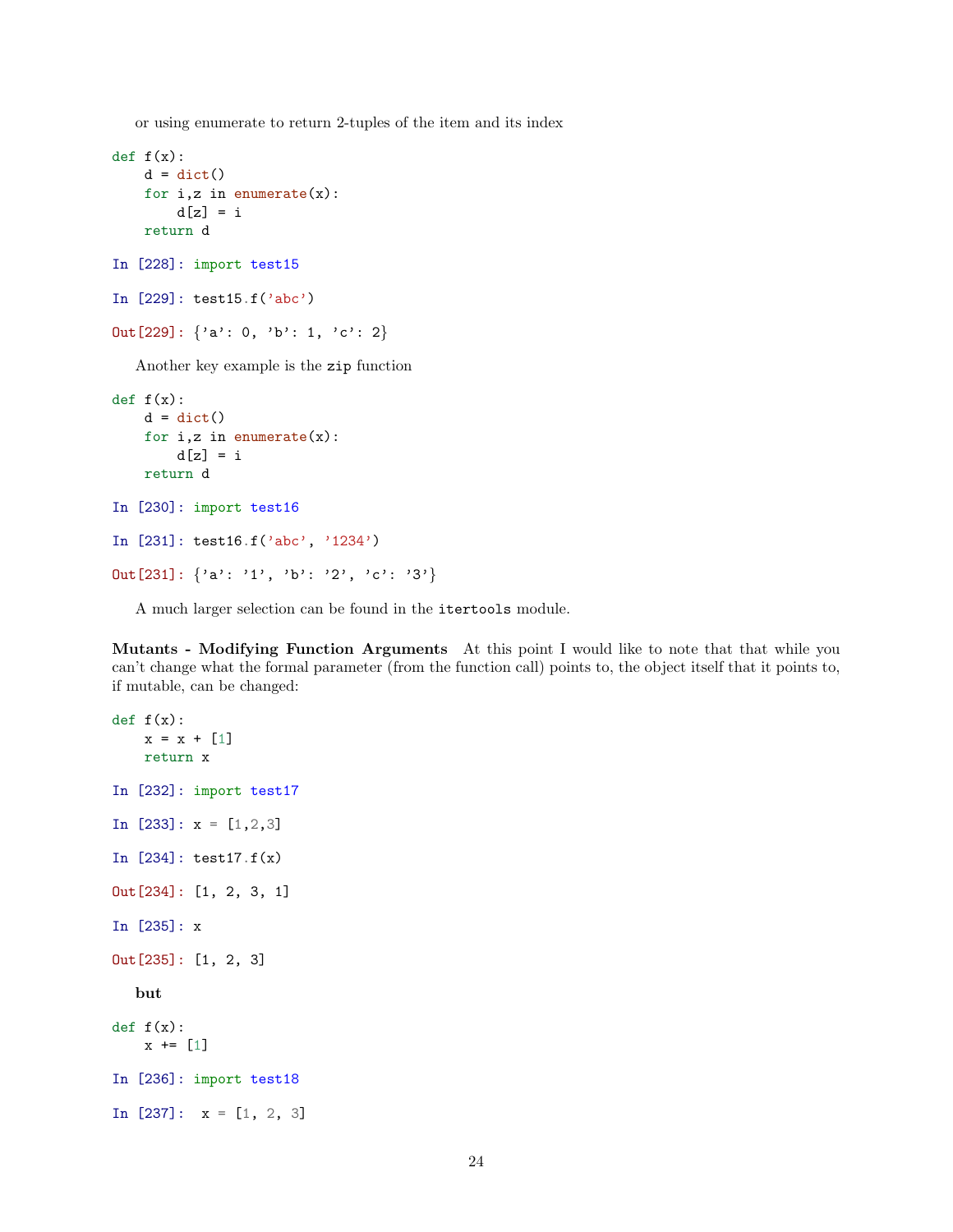In [238]: test18.f(x) In [239]: x Out[239]: [1, 2, 3, 1]

Unless absolutely intended, this can be hard to debug and should be avoided if you can. A very popular programming style (and languages designed around it) is called functional programming: Functions only return values but do not modify their arguments. It is already somewhat hard to violate this in python because you can't pass parameters by reference (as in C or FORTRAN), but in some cases you sort of can mimic this if you really want. Be careful about this when modifying mutable containers that were passed as arguments to functions!

As said, except in cases where you really know what you do and it is the most efficient way to you task and well documented: Avoid it. Especially for the API and user interfaces to your code. It is much better to use function return values or only modify objects if the API explicitly calls for and indicates this.

This can be particularly troublesome for keyword parameters with defaults, as mentioned above:

```
def f(x = []):x \leftarrow 1return x
In [240]: import test19
In [241]: test19.f()
Out[241]: [1]
In [242]: test19.f()
Out[242]: [1, 1]
In [243]: test19.f()
Out[243]: [1, 1, 1]
   Ooops . . .
```
#### 1.1.6 Iterators and Comprehensions

A key design of Python 3 is lazy data evaluation. Items will be produced as needed, and the same mechanism can be used to iterate over items. The range object is such an example. You can define you own iterators or iterator functions using the yield statement.

Very useful are comprehensions, sort of the and inline version of the for loop.

In [244]: [i\*2 for i in range(10) if i  $\%$  2 == 0]

```
Out[244]: [0, 4, 8, 12, 16]
```
and can be nested ...

In [245]: [i\*j for i in range(5) for j in range(5) if i % 2 == 0 if j % 3 == 0]

Out[245]: [0, 0, 0, 6, 0, 12]

and for a rainy day, there is generator objects from comprehensions as well ...

In  $[246]$ :  $(2*i$  for i in range $(5))$ 

Out[246]: <generator object <genexpr> at 0x7f4822177728>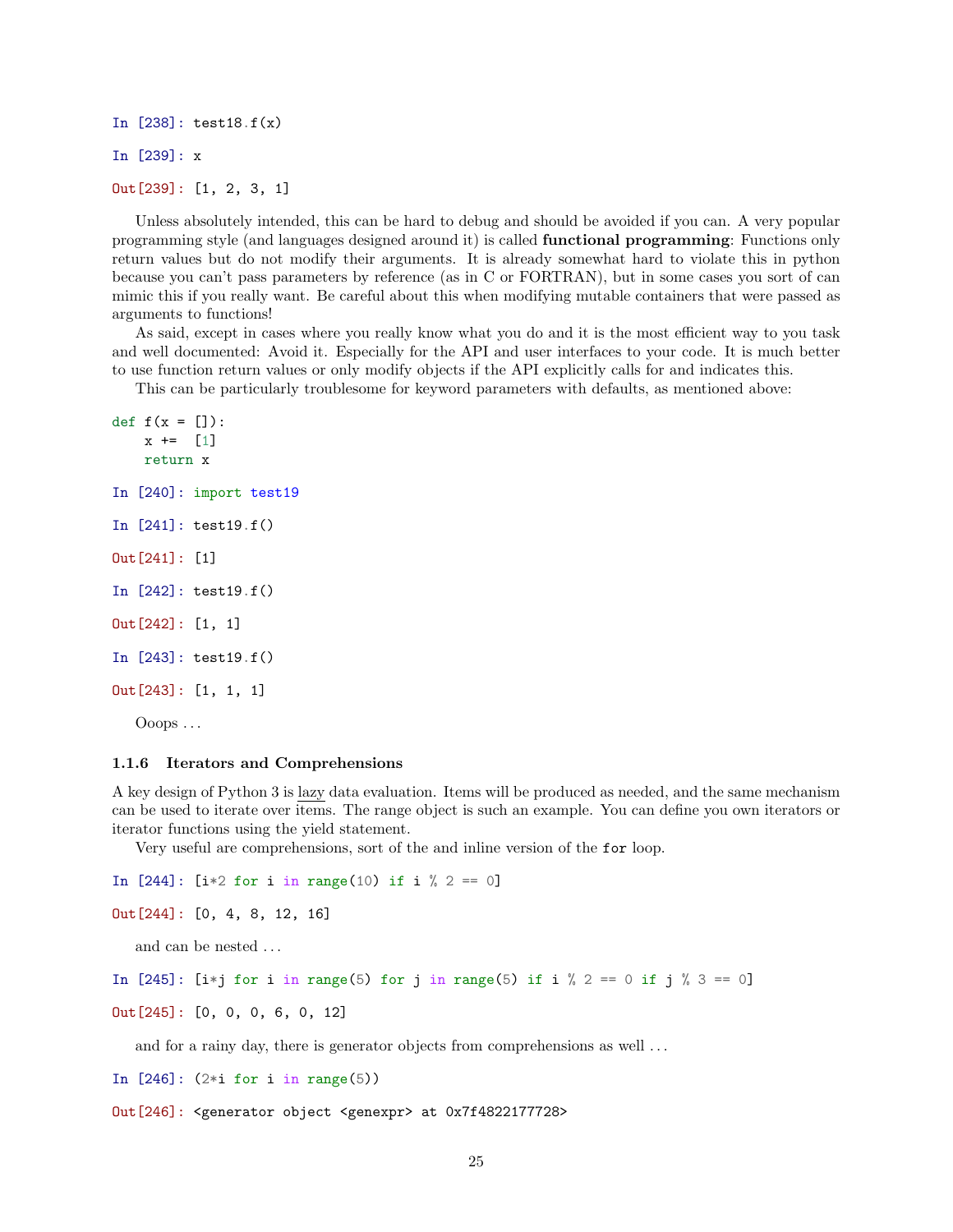In  $[247]$ :  $x = (2 * i for i in range(5))$ In [248]: list(x) Out[248]: [0, 2, 4, 6, 8] In [249]: list(x) Out[249]: []

Iterators can be exhausted.

In practice, the next function return the next item form an iterator and raises and an StopIteration exceptions when there is no more items.

### 1.2 Advanced Python

### 1.2.1 Classes - The Heart of Python

In python every object also has a type. The type of an object is its class. You can use the type function to find out about the type of an object.

```
In [250]: type((1,))
```
### Out[250]: tuple

You can define you own class by deriving from an exiting class - which can be one of your own classes -, hence inheriting its methods and attributes, but add more features and specialization. If you start a new class hierarchy from scratch, you usually would start by inheriting from object. But you can also inherit from multiple classes, merging their features. ""python class MyClass(object): """ My test class""" pass You can now create an object of this type, i.e., an instance of this new class by "calling" it.

```
In [251]: import test20
In [252]: o = test20.MyClass()In [253]: o
Out[253]: <test20.MyClass at 0x7f4822166a20>
```
This is not yet very exciting. The most important first step is to initialize the object. This is done by the  $\text{unit}$ , method, to which the arguments of the object creation are passes. Additionally, a first argument self is passed, which is a reference to the current instance of this class and can be used to access the class's attributes and methods. Note that you can read the classes attributes but by default do not overwrite them using self. The \_\_init\_ method must not return a value.

```
class MyClass(object):
    """ My test class"""
   def __init__(self, x):
        """initialize my object"""
        self.x = xself.y = x + 1In [254]: import test21
In [255]: o = test21.MyClass(2)
In [256]: o.x
Out[256]: 2
```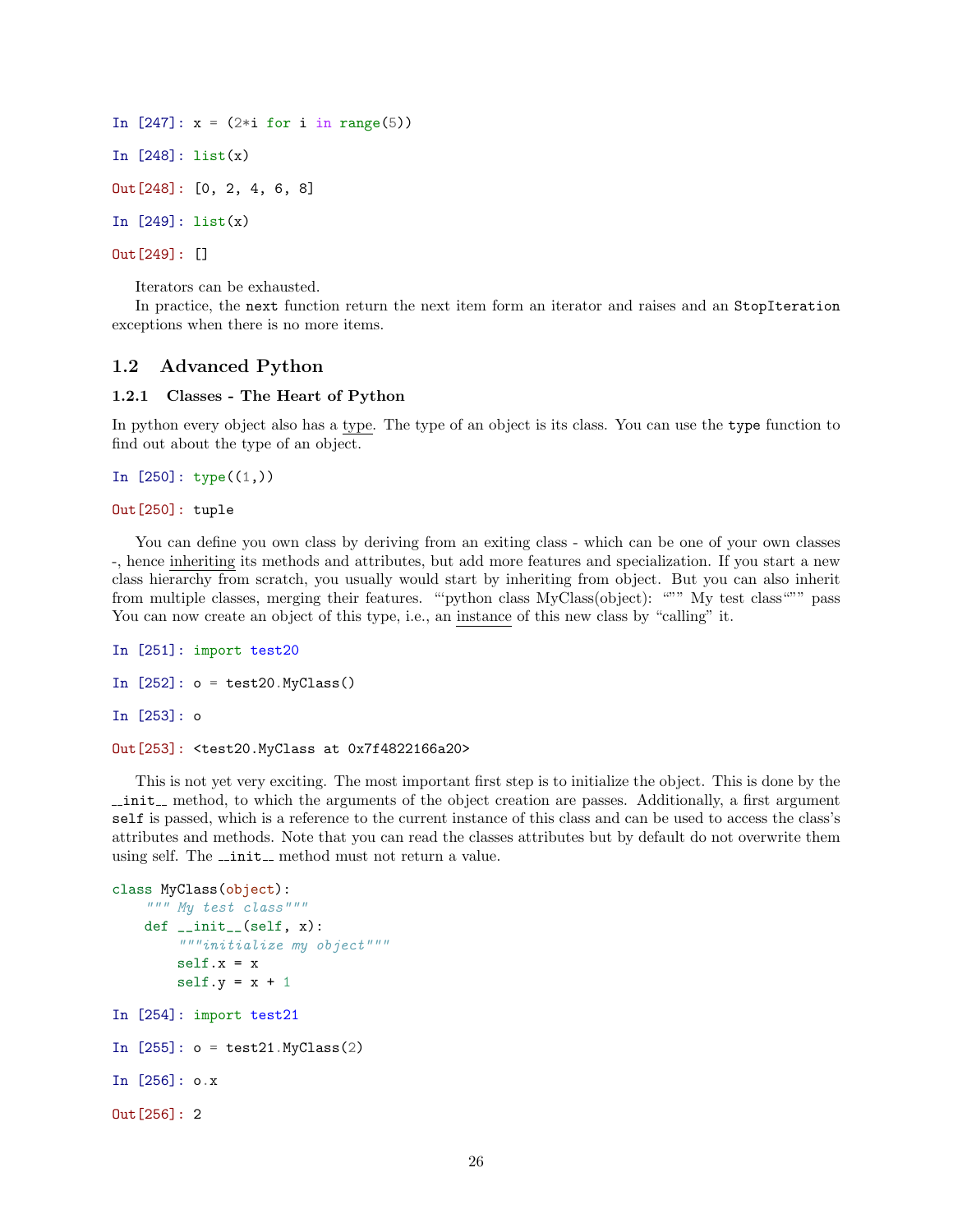In [257]: o.y

```
Out[257]: 3
```
You could also set things by hand on your class ...

```
In [258]: 0.2 = 4
```

```
In [259]: o.__dict__
```
Out [259]:  $\{x': 2, y': 3, z': 4\}$ 

. . . but this would be much more painful if you have to do it by hand everywhere this object is used, especially for more involved setup cases.

You can also define constants and do computations in the class body, and of course define any number of your own functions. You can even define function names by assignment, e.g., " $\_i$ add $\_ = \_$ add $\_$ ". You can define how you objects reacts to operands, how it is printed, what its length is, how it reacts to indexing ([]) or being called (() - call).

As an example, let's have a class that stores temperature:

```
class Temperature(object):
    unit = 'K'def \_init\_(self, T = 0):
        self.set(T)
    def set(self, T):
        if isinstance(T, Temperature):
            T = T. TKassert T >= 0
        self.-TK = T # temperature in Kelvindef get(self):
        return self._TK
    def e(self):
        return 7.5657e-15 * self._TK**4
    def absolute(self):
        return self._TK
    def_{ }_{ }_{ }_{;}_{ }str_{ }_{ }_{ }(self):return '\{\}\{\}\.format(self.get(), self.unit)
    _{-}repr<sub>-</sub> = _{-}str<sub>-</sub>
class Celsius(Temperature):
    unit = 'C'offset = 273.15def set(self, T):
        super().set(T + self.offset)
    def get(self):
        return super().get() - self.offset
In [260]: import test22
In [261]: t = test22. Temperature(3)
In [262]: t
Out[262]: 3 K
In [263]: t.e()
```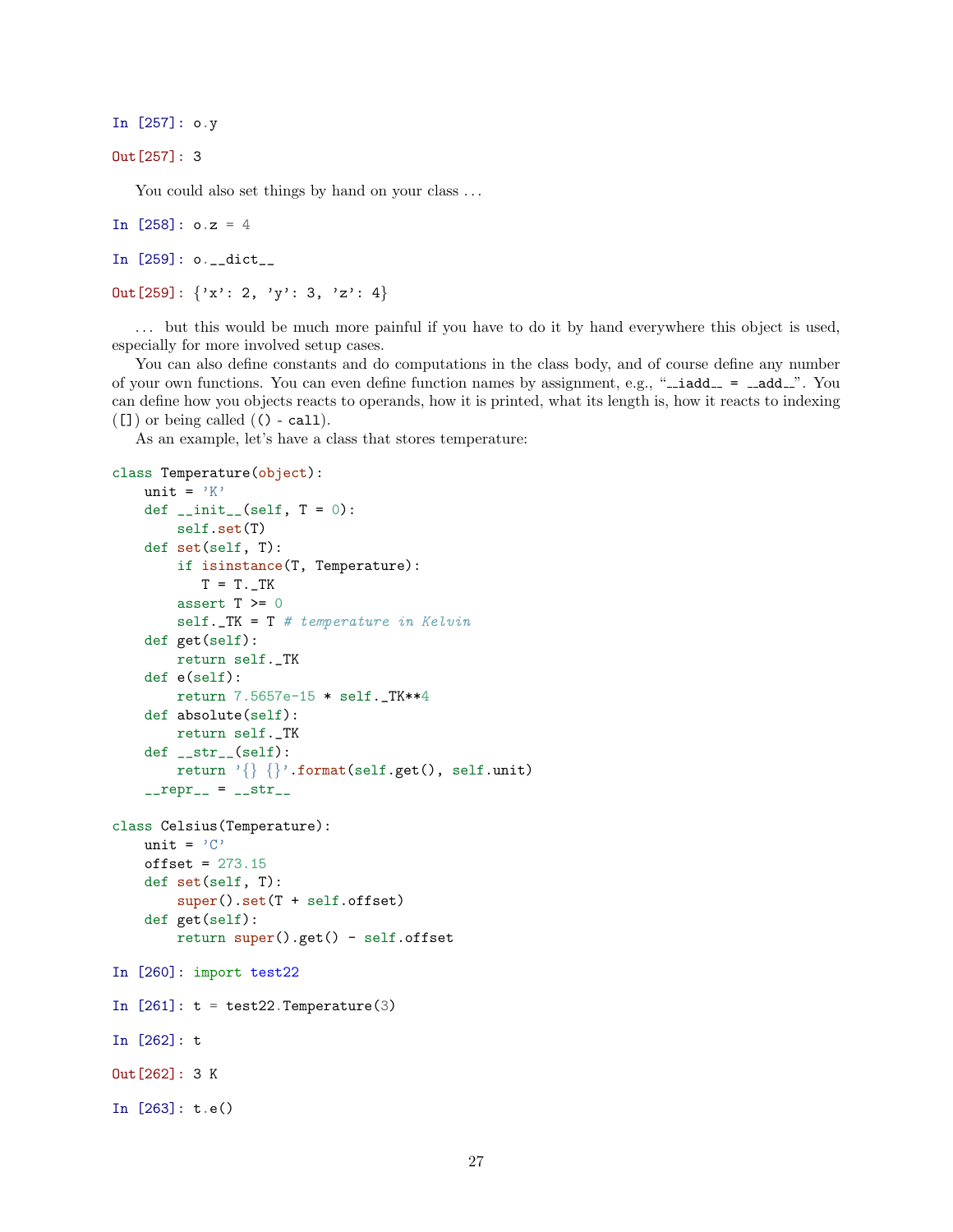```
Out[263]: 6.128217000000001e-13
In [264]: t = test22.Celsius(3)In [265]: t
Out[265]: 3.0 C
In [266]: t.absolute()
```

```
Out[266]: 276.15
```
### Exercise:

- 1. Add a class that deals with temperature in Kelvin.
- 2. Add function that computes the energy flux for black body radiation.
- 3. Add a functionality so two temperature objects can be added. (Consider: what happens if you add two different object types? What should the resulting object type be?)

An example of a class of which instances behave like a function:

```
class F(object):
    def __init__(self, n):
        self.n = n
    def \_\llcorner call \_\llcorner (self, x):return x**self.n
In [267]: import test23
In [268]: f = test23.F(3)
In [269]: f(5)
Out[269]: 125
```
You can also have "computed" properties of you object defining the \_\_getattr\_ method - but this is very advanced python.

```
class X(object):
    def __init__(self, x, v):
        assert isinstance(x, str)
        self._x = xself._v = vdef __getattr__(self, x):
        if x == self._x:
            return self._v
        raise AttributeError()
In [270]: import test24
In [271]: x = \text{test24.X('s', 3)}In [272]: x.s
Out[272]: 3
```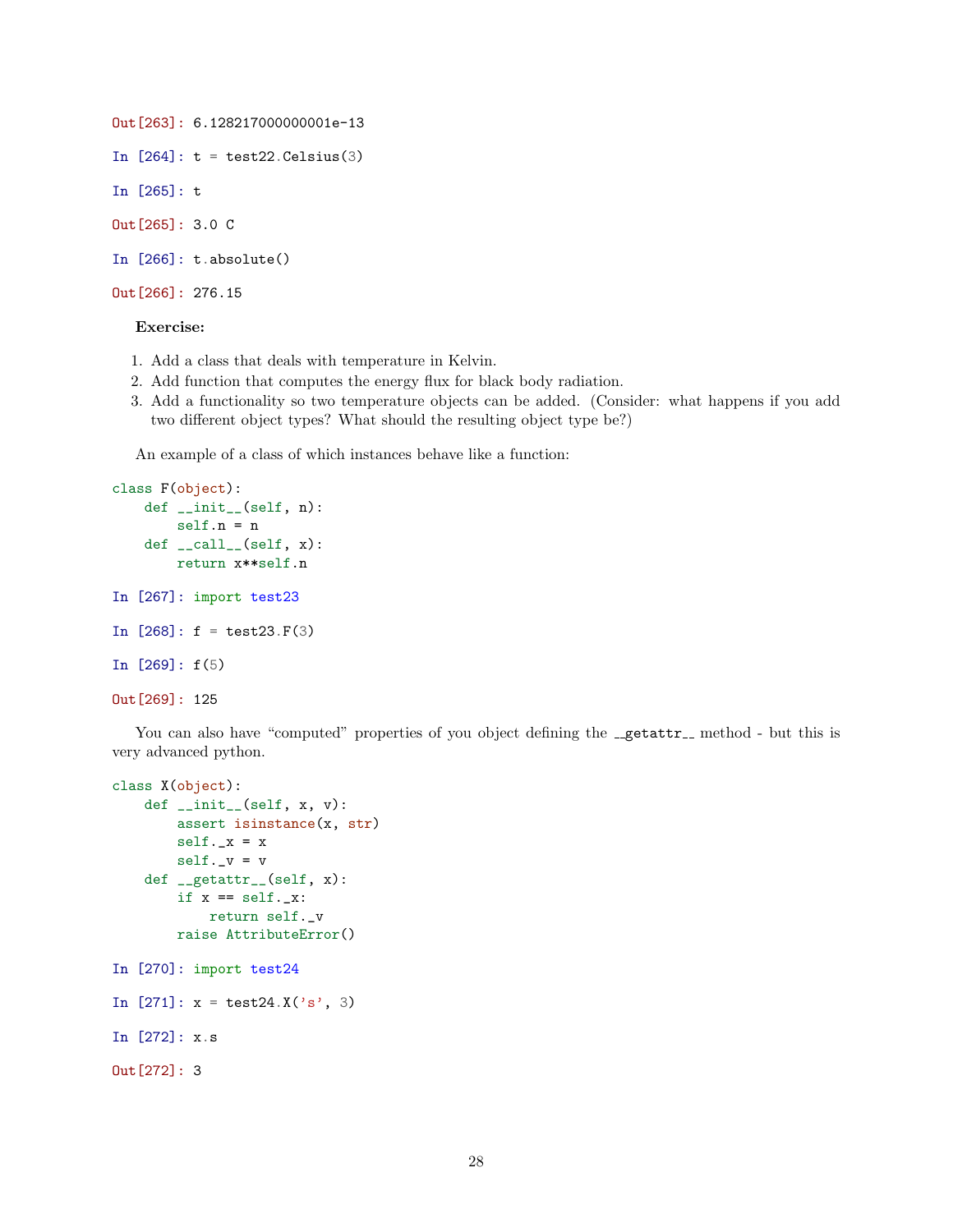### 1.2.2 Naming and Formatting Conventions

- use doc strings
- CamelCase for classes
- runinnames for functions and methods
- names starting with underscore for object private methods and attributes
- use white space before and after operators and after comma.
- use 4 spaces for indentation; not less (or more) and no tabulators.

### 1.2.3 Making Executable Scripts

There is four things that you need. 1. A proper operating system (not Windows) - well, can be done there as well I suppose. 2. Make the python file (script) executable. On Linux we would do this on the shell shell chmod u+x text.py Usually this is the last step 3. Add a "shebang"  $(\#!)$  at the beginning of the script. Typically I use python #! /usr/bin/env python3 This tells it what interpreter to use to execute your script. What you need to have there may vary from system to system. Alternatively, you can call you script later using shell python3 test.py The file does not require to retain the extension .py, or you can make a symbolic link (this is what I tend to do). 4. Execute specific script code if the module is called as main program. In this case the variable  $\Box$ name  $\Box$  contains the string " $\Box$ main  $\Box$ ", so you start your scrip code block using the line python  $if$   $_name__ ==$  " $_main__$ ":

Other useful things are to access parameters passed to the script. These can be found in sys.argv you need to import sys of course to use this. Note that sys.argv[0] is the program name. Note that the parameter are strings.

```
#! /usr/bin/env python3
"""my test script"""
import sys
a = 4def f(x):print(x * a)if __name__ == "__main__":
    f(sys.argv[1])and on the shell
\gamma />./test25.py 34
```
34343434

A very useful package for dealing with input parameters for scripts is argparse. Having this available is what made me switch from Python 2 to Python 3.

### 1.2.4 When Things Fail - Exceptions

Exceptions are a regular means of "out of band" communication in python. Some things are easiest done this way and some not really in any other way. Use them.

The code block to be monitored is started with a try statement; exceptions are "caught" by one or several except clauses - generally or specialized for specific exceptions, the else clause is executed if nothing fails and the finally clause is execute in any case - failure or not.

 $def f(x):$  $y = 0$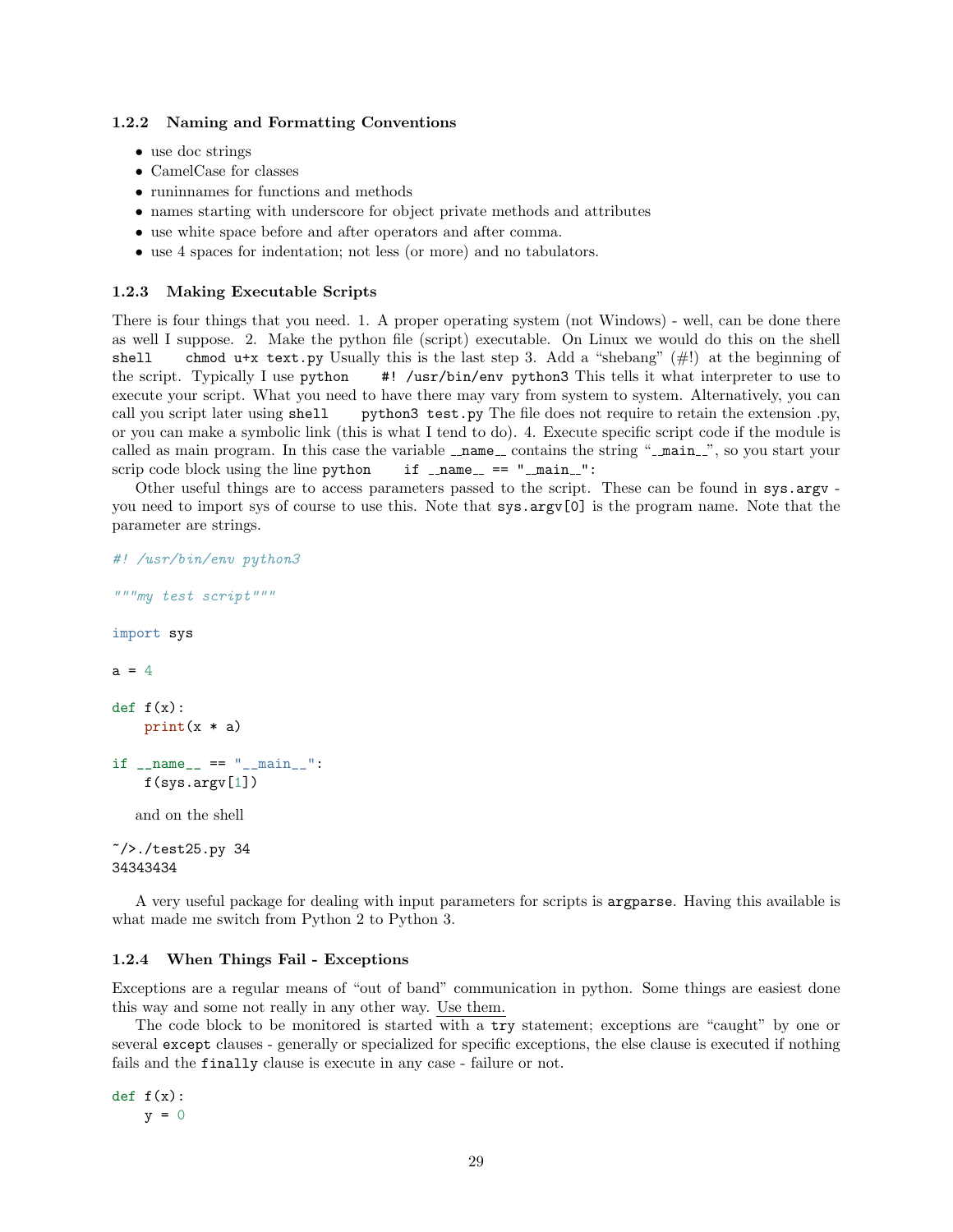```
try:
       for x in range(x, 3):
           y = 1 / xexcept ZeroDivisionError as e:
        print('Error:', e)
   except Exception as e:
       print('Unexpected error:', e)
   else:
        print('all went fine')
   finally:
       print(y)
In [273]: import test26
In [274]: test26.f(2)
all went fine
0.5
In [275]: test26.f(-2)
Error: division by zero
-1.0
In [276]: test26.f(-2.5)
Unexpected error: 'float' object cannot be interpreted as an integer
0
```
You can also use just "except:" to catch all exceptions if you don't care about the exception object itself or leave off the "as ..." part if don't need the exception info.

```
def f(x):y = 0try:
        for x in range(x, 3):
            y = 1 / xexcept ZeroDivisionError:
       print('Error!')
   except:
       print('Unexpected error!')
   else:
       print('all went fine')
   finally:
       print(y)
```
### 1.2.5 Input and Output

Format Strings Strings have a format method. It allows you to replace "placeholders" - in curly braces by arguments. They can be matched by index (zero-based) or by keyword. A detailed description is found at https://docs.python.org/3.4/library/string.html. The layout of these placeholder is to first give what is to be formatted - either by number or by name, followed by a colon, then the format string. If no number or name is supplied, numbering is automatic.

Examples:

In  $[277]$ : 'The Winner is  $\{\cdot\}$  on  $\{\cdot\}'$ .format('Mr. X', 'best movie')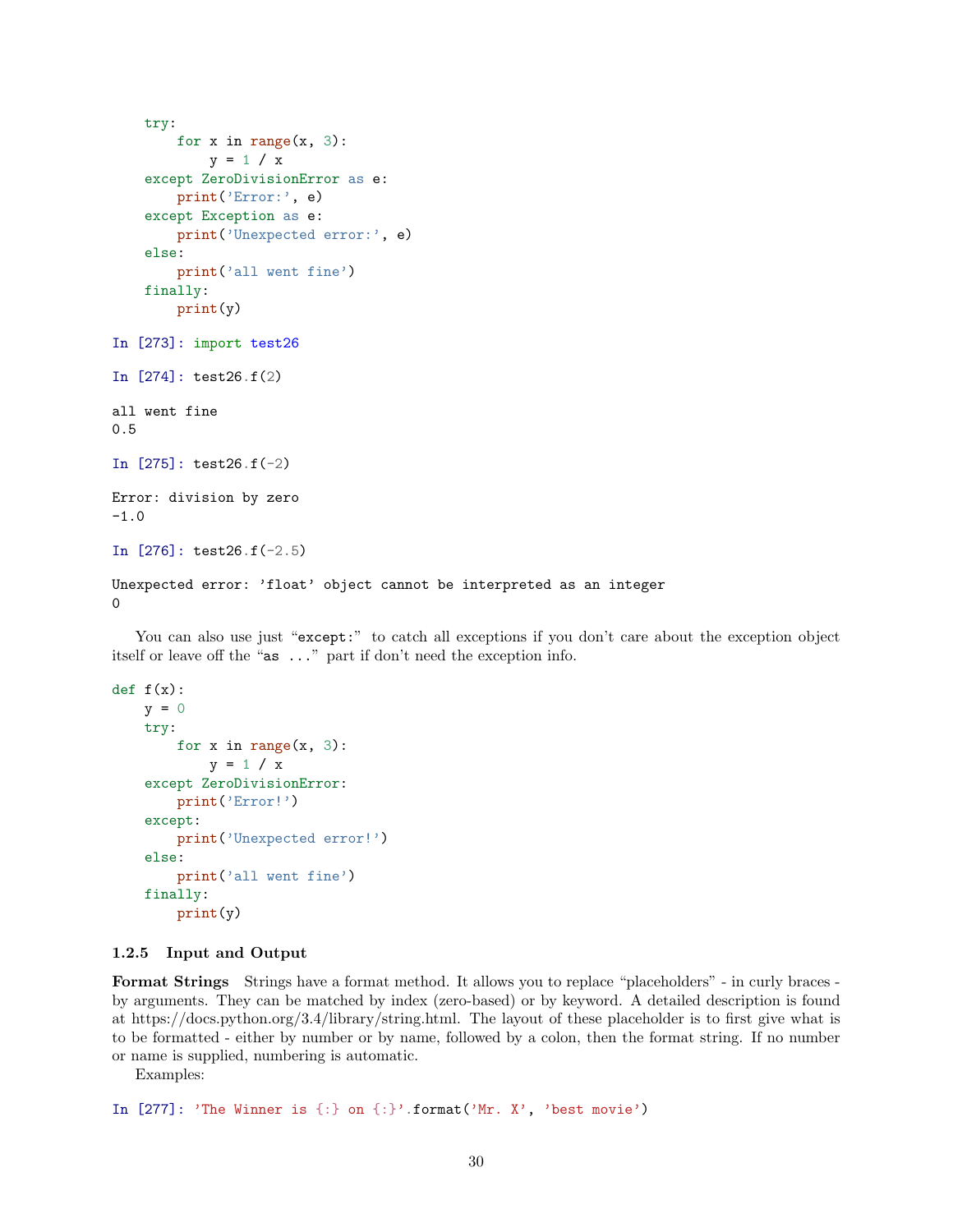Out[277]: 'The Winner is Mr. X on best movie'

In [278]: 'The Winner is {act:>10s} for A\${prize:05d}'.format(prize=1000, act='Jim')

Out[278]: 'The Winner is Jim for A\$01000'

Another very useful string method is join to combine a list of strings.

In  $[279]$ :  $\prime$   $\prime$  . join(('home','alex','xxx'))

Out[279]: 'home/alex/xxx'

File I/O Very useful to consequently use the routines in os and os.path to manage paths. More recently the module pathlib was added, but I do not have experience with it and find it sort of clunky. You may also need some routines from the sys module.

The open routine opens a file and returns a file object. To close the file, call it's close method. Always close you files when done. Resources are finite. https://docs.python.org/3/library/functions.html#open

The routine takes a file name and an open "mode". Useful modes are t for "text", b for binary, U for "universal new line" mode, r for read, w for write, a for append; x for exclusive creation; and added + opens it for "updating" (may truncate).

Use the write routine to write to a file, read to read (the entire) file, or read a single line using readline.

```
def f():
```

```
f = open('xxx.txt', 'wt')f.write('123\n345\n5677')
f.close()
```
Text files can be iterated over - each iteration yields one line:

```
def f():
   f = open('xxx.txt', 'rt')for i, l in enumerate(f):
        print('{:05d} {}'.format(i, l.strip()))
   f.close()
```
Here the strip method of the string gets rid of (lead/trail) which spaces and the trailing newline  $(\n\cdot)$ . We may deal with binary files later.

Resource Management - With Statement The with statement allows you to manage resources. For example, automatically close them, and deal with exceptions (even close them then).

```
def f():
    with open('xxx.txt', 'rt') as f:
        for i, l in enumerate(f):
            print('{:05d} {}'.format(i, l.strip()))
```
### 1.2.6 Decorators

Start with the @ symbol and are essentially functions that return modified "decorated" functions. You may see this sometimes.

```
def \text{ mul5(f)}:def g(*args, **kwargs):
        print('function was decorated.')
        return f(*args, **kwargs) * 5
    return g
@mul5
def h(x):return x**2
```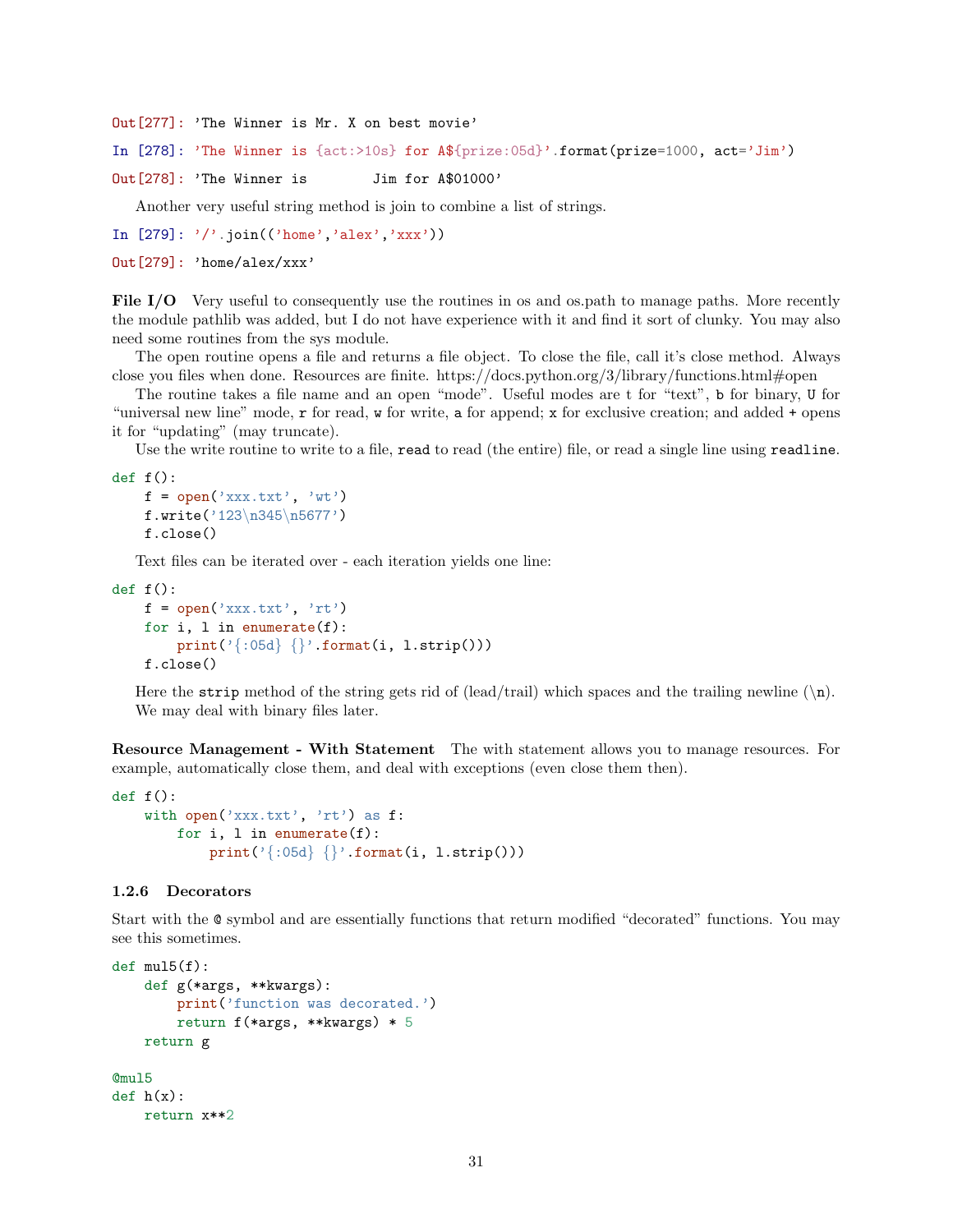```
In [280]: import test31
In [281]: test31.h(3)
function was decorated.
```

```
Out[281]: 45
```
The key point is that the decorator takes a function and returns another function.

The decorator itself can also be a function - can have parameters - that returns the actual wrapping function.

```
def multiply(x):
   def wrap(f):
        def g(*args, **kwargs):
            print('function was decorated:', x)
            return f(*args, **kwargs) * x
        return g
   return wrap
@multiply(5)
def h(x):return x**2
In [282]: import test32
In [283]: test32.h(3)
function was decorated: 5
Out[283]: 45
```
Or you can design it as a class with a  $\text{\_call}\_$  method that takes parameters for its  $\text{\_init}\_$  method.

```
class Multiply(object):
   def __init__(self, factor):
       self._factor = factor
   def \ __call_-(self, f):def g(*args, **kwargs):
            print('function was decorated:', self._factor)
            return f(*args, **kwargs) * self._factor
       return g
@Multiply(5)
def h(x):
```
### 1.2.7 Properties

return x\*\*2

Allows you to provide an interface to internal data of you object. You can generally control object access using  ${\sf \_get\_}$  and  ${\sf \_set\_}.$ 

```
class Temperature(object):
    def _{-}init_{-}(self, T = 0):
        self.T = T
    @property
    def T(self):
```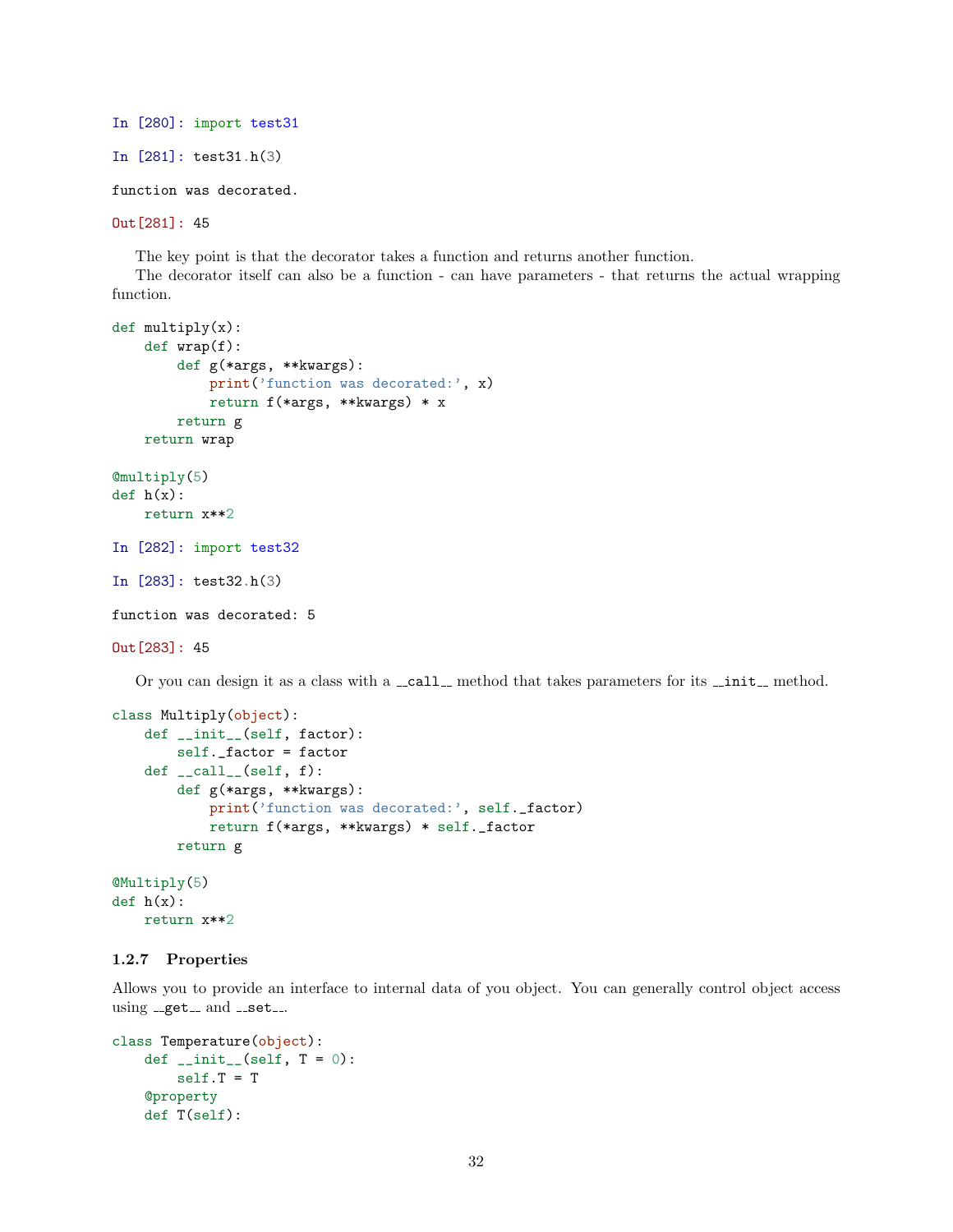```
"""T in K"""
         return self._TK
    @T.setter
    def T(self, T):
         self.-TK = Tdef e(self):
         """energy density in cgs"""
         return 7.5657e-15 * self._TK**4
class Celsius(Temperature):
    offset = 273.15@property
    def T(self):
         \begin{array}{ccc} \hbox{''} & \hbox{''} \\ \hbox{''} & \hbox{''} \\ \end{array}return self._TK - self.offset
    @T.setter
    def T(self, T):
         self.-TK = T + self.offsetIn [284]: import test34
In [285]: t = test34.Celsius()In [286]: t.T
Out[286]: 0.0
In [287]: t = test34.Celsius()In [288]: t.T
Out[288]: 0.0
In [289]: t.T = 100In [290]: t._TK
Out[290]: 373.15
In [291]: t.T
Out[291]: 100.0
```
using the property function you can also define properties that can only be set but not read.

```
class Temperature(object):
    def _{-}init_{-}(self, T = 0):
       self.T = T
    @property
    def T(self):
        """T in K"""
        return self._TK
    @T.setter
    def T(self, T):
        self.-TK = Tdef e(self):
        """energy density in cgs"""
```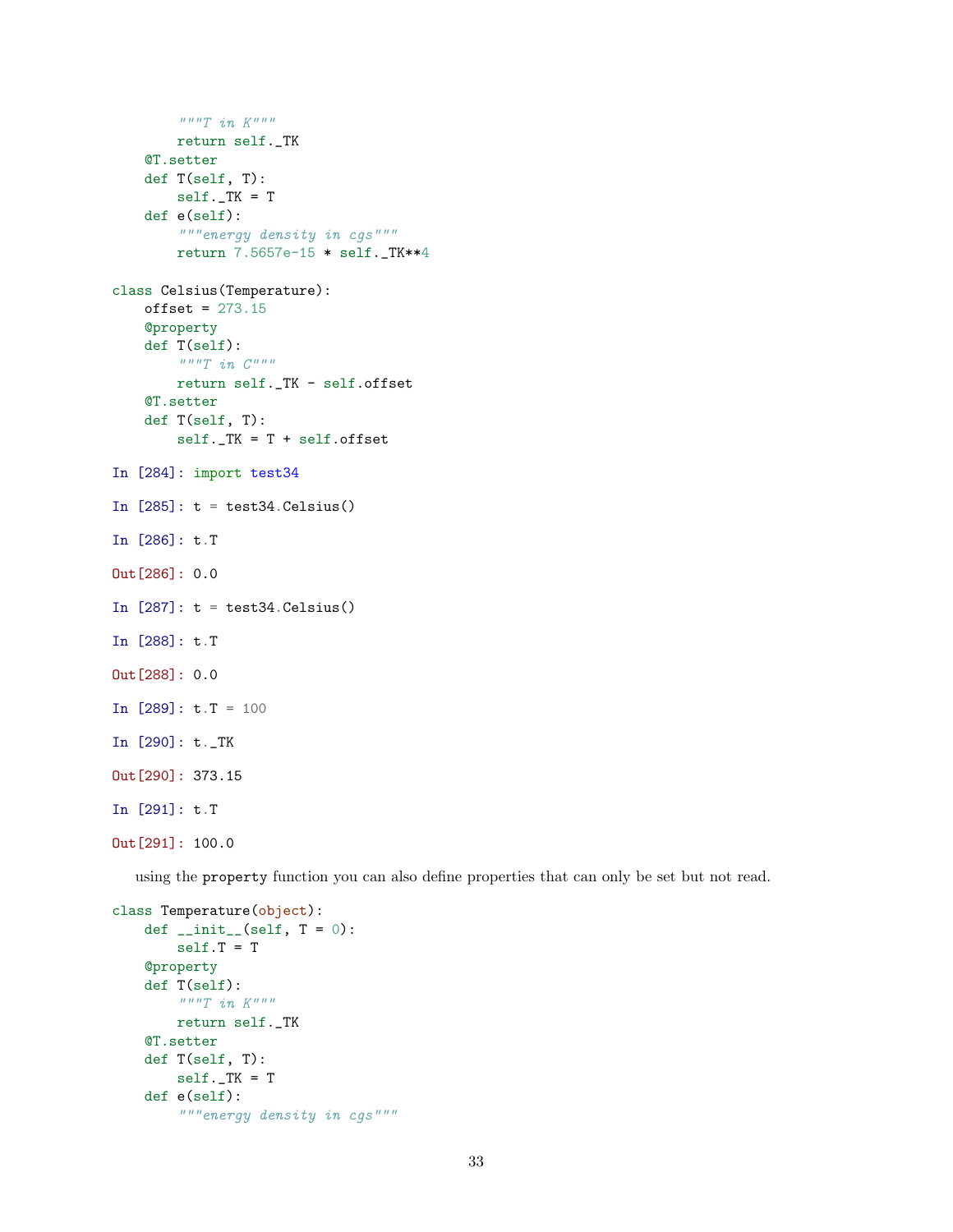```
return 7.5657e-15 * self._TK**4
class Celsius(Temperature):
   offset = 273.15@property
   def T(self):
       """T in C"""
       return self._TK - self.offset
   @T.setter
   def T(self, T):
       self.-TK = T + self.offsetdef _set_TF(self, T):
       self.T = (T - 40) * 5 / 9TF = property(fset = _set_TF)In [292]: import test35
In [293]: t = test35.Celsius()In [294]: t.TF = -20
In [295]: t.T
Out[295]: -33.33333333333334
In [296]: t.TF
        ---------------------------------------------------------------------------
       AttributeError Traceback (most recent call last)
       <ipython-input-296-ed8d890034be> in <module>()
   ----> 1 t.TF
```
AttributeError: unreadable attribute

### 1.2.8 Regular Expressions

Knowing how to use regular expressions will make your life much easier. Yes, it requires some work to get started. Python offers some powerful tools to use them for you text processing, e.g., extracting data from text files or web pages. The manual is at https://docs.python.org/3.4/library/re.html The main use it to match items that have certain patterns.

Key tokens are ( and ) to "capture" strings you want to extract, . to match anything, ? to match the previous item zero to one times, \* to match the previous item any number of times, + to match the previous item at least once, ˆ for beginning of string/line, \$ for end of string/line, [ and ] to define a set of characters, etc. You also have special tokens like \d matching a digit, etc.

```
In [297]: import re
In [298]: re.findall('([123]+)', '1234ghgs7sjj4399')
Out[298]: ['123', '3']
```
An example script I have used to renumber all the input/output prompts from IPython to be consecutive in the script.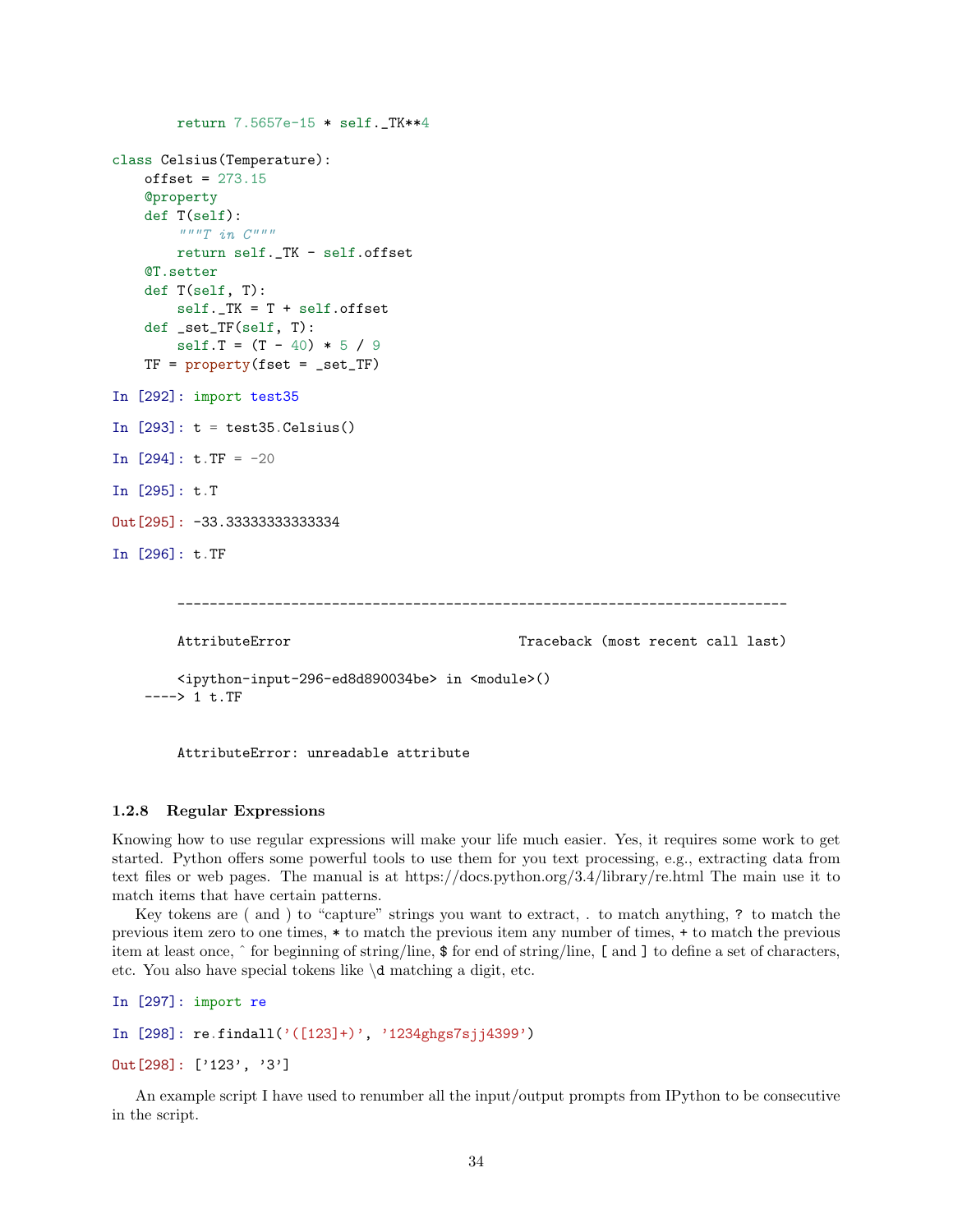```
#! /usr/bin/env python3
import sys, re, os
def format(infile):
   outfile = infile + \cdot.tmp'
   In = re.compile('^(In \[)[0-9]+(\]:.*)')
   Out = re.compile('^(Out\[)[0-9]+(\]:.*)')
   Search = (In, Out)count = 0with open(infile, 'rt') as f, open(outfile, 'xt') as g:
        for line in f:
            for prompt in Search:
                 m = prompt.findall(line)
                 if len(m) == 0:
                     continue
                 if prompt is In:
                     count += 1line = prompt.sub(r'\g<1>{:d}\g<2>'.format(count),
                                    line)
            g.write(line)
    os.remove(infile)
   os.rename(outfile, infile)
if __name__ == "__main__":
   format(sys.argv[1])
```
### 1.2.9 NumPy

A very widely used convention is to import numpy as np

### In [299]: import numpy as np

If you start IPython with the --pylab flag, it will do this automatically, however, in you scripts you still have to do it by hand.

In the IPython notebook we can do the same with the %pylab macro

In [300]: %pylab

Using matplotlib backend: TkAgg Populating the interactive namespace from numpy and matplotlib

```
WARNING: pylab import has clobbered these variables: ['f', 'test', 'cos']
'%matplotlib' prevents importing * from pylab and numpy
```
NumPy provides multi-dimensional array class, ndarray, optimized for numerical data processing. It allows various data types - it defines its own data types, called "dtypes", and even has record arrays. I recommend you the very good online documentation at http://www.numpy.org/.

There is too much to tell about NumPy to fit into the time allocated for this course. Some of the key features are to allow you to do indexing nut just in the slice notation, but also by lists of indices or multidimensional constructs, or by arrays of truth values. The latter is extremely useful to avoid loop with if statements.

Key advice: Use "advanced slicing" to replace loops with if statements! These are very slow. Should this really not be possible to avoid, you can easily write FORTRAN extension modules using f2py.

Examples: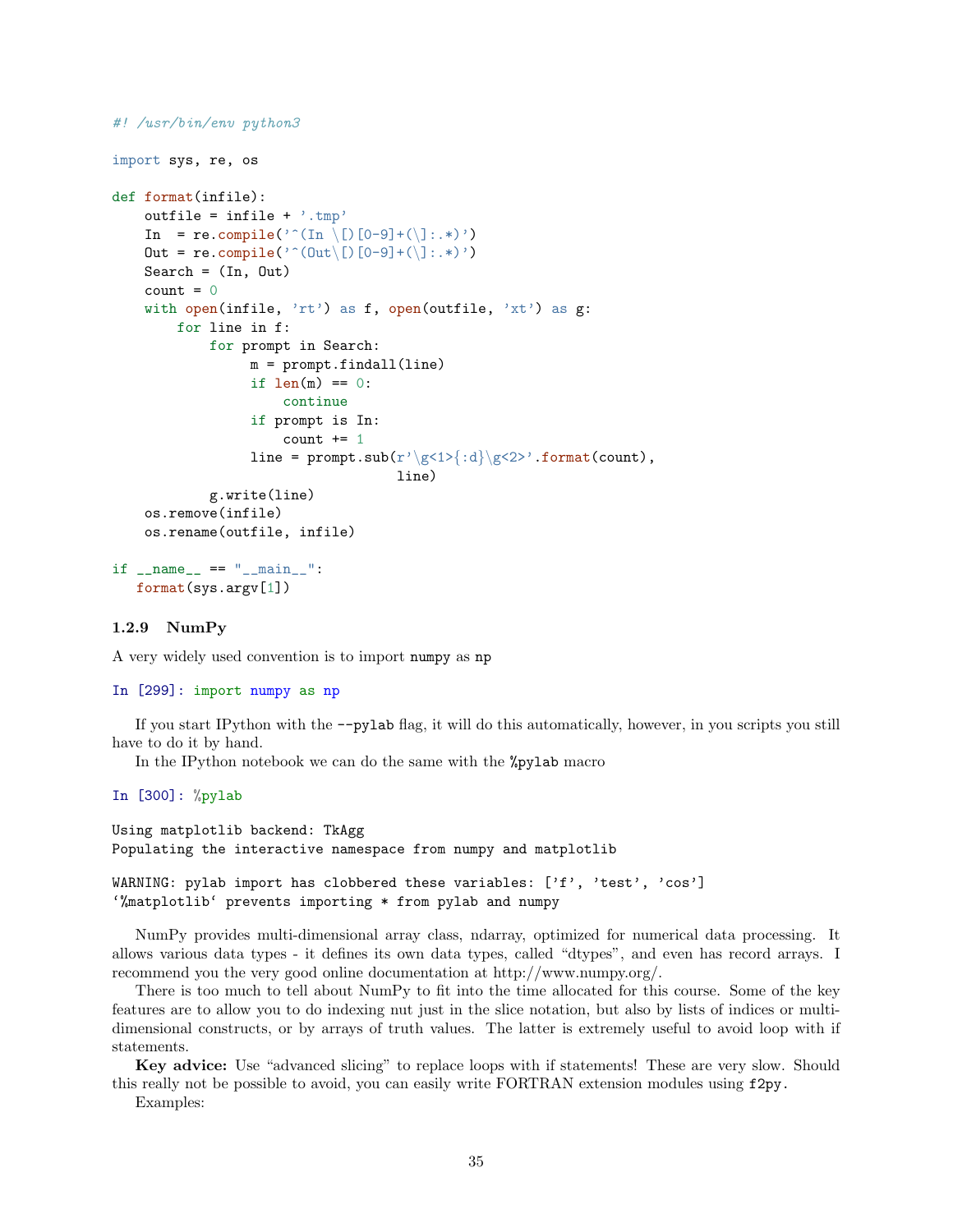```
In [301]: x = np.arange(12). reshape(3, -1)In [302]: x.shape
Out[302]: (3, 4)
In [303]: x[0,2]
Out[303]: 2
In [304]: x[2]
Out[304]: array([ 8, 9, 10, 11])
In [305]: x
Out[305]: array([[ 0, 1, 2, 3],
                [ 4, 5, 6, 7],
                [ 8, 9, 10, 11]])
In [306]: ii = x % 2 == 1
In [307]: ii
Out[307]: array([[False, True, False, True],
                [False, True, False, True],
                [False, True, False, True]], dtype=bool)
In [308]: x[i] = 0In [309]: x
Out[309]: array([[ 0, 0, 2, 0],
                [ 4, 0, 6, 0],
                [ 8, 0, 10, 0]])
In [310]: y = np.array([1, 2, 3, 4])In [311]: y
Out[311]: array([1, 2, 3, 4])
In [312]: x *= y
In [313]: x
Out[313]: array([[ 0, 0, 6, 0],
                [ 4, 0, 18, 0],
                [ 8, 0, 30, 0]])
In [314]: y = np.array([1, 2, 3])In [315]: x *= y[:, np.newaxis]
In [316]: x
Out[316]: array([[ 0, 0, 6, 0],
                [ 8, 0, 36, 0],
                [24, 0, 90, 0]]
```
The example above shows NumPy by default tries to match the last dimension and automatically expands the others. To change that, you can add "extra axes" using np.newaxis.

Telling you all about NumPy would likely be an entire course by itself.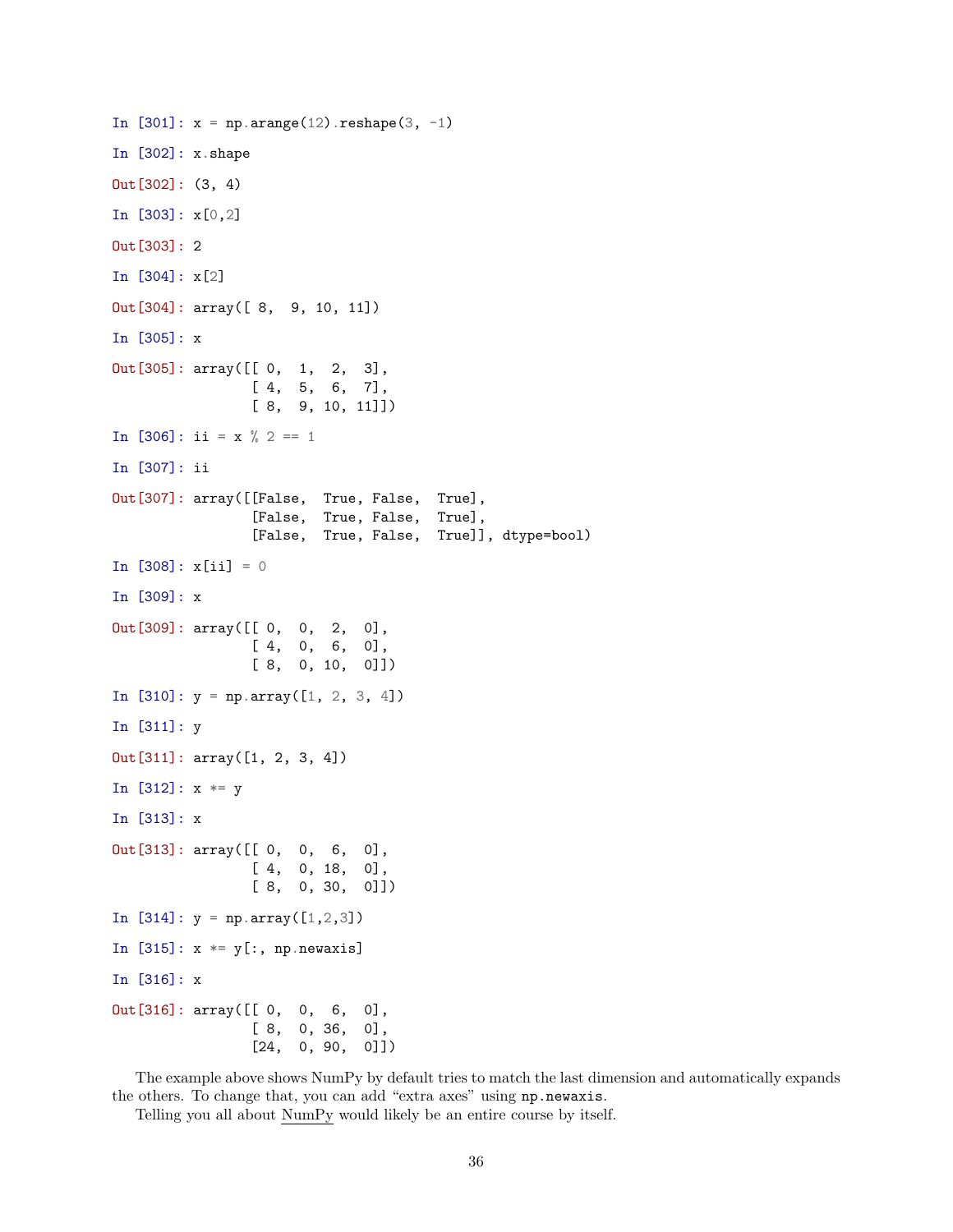#### 1.2.10 Matplotlib

Matplotlib is a frequently used Python package for plotting. To use it interactively on the IPython shell, use the --pylab flag when starting IPython or to use the %pylab macro in the IPython notebook. Much of the interactive plotting interface is quite similar to Mathlab, so it may not seem all that strange. Matplotlib is fully object-oriented, and so is the graphics it produces: Objects can be modified, even interacted with, e.g., react to users clicking at them (advanced programming, I have never used).

Whereas you can do things interactively on the shell for development - I do that, in part - I highly recommend that you put the finalized scripts inside a script, possibly a function, but surely preferable an object. Even it you just use the init function for all the plotting at first - later you can delegate some of the tasks, e.g., setups you frequently use, into separate routines, maybe in a base class (" 'MyPlot' ") from which you derive specialized plots. You can store properties of the plot, the figure object, axes objects, etc. in the class and later access them.

The key is that having plots in scripts, you can easily modify things and rerun the script, or if your data or model has changed, you can just re-run the script - especially for last minute changes when you thesis is due (advisor says: "Change the color of that line!").

There is a vast variety of different plot and recipes to make them. A prominent gallery with code examples can be found at http://matplotlib.org/gallery.html. Personally, I don't think this is always done very well, but it is a good start. I highly recommend you have a look at the Beginner's and Advanced guides (http://matplotlib.org/devdocs/contents.html).

As an example, let's make a simple line plot:

```
import matplotlib as mpl
import matplotlib.pyplot as plt
import numpy as np
import os.path
projectpath = os.path.expanduser('^x/xxx')class MyPlot(object):
    def _{-}init_{-}(self, func = lambda x: np.sin(x)**2):
        f = plt.figure()ax = f.add-subplot(1, 1, 1)x = npuinspace(1, 10, 100)
        y = func(x)ax.plot(x, y,
                color = 'r',
                lw = 3,label = 'Model A')ndata = 10x = np.randomchoice(x, ndata)y = func(x) + np.random.randn(ndata) * 0.1ax.plot(x, y,
                color = 'b',
                marker = '+',
                linestyle = 'None',
                markersize = 12,
                markeredgewidth = 2,
                label = 'Data')ax.set_xscale('log')
        ax.set_xlabel(r', (\mathrm{cm}))$')
        ax.set_ylabel(r*\sin^2\left(x\right))ax.legend(loc='best')
        f.tight_layout()
        plt.show()
```